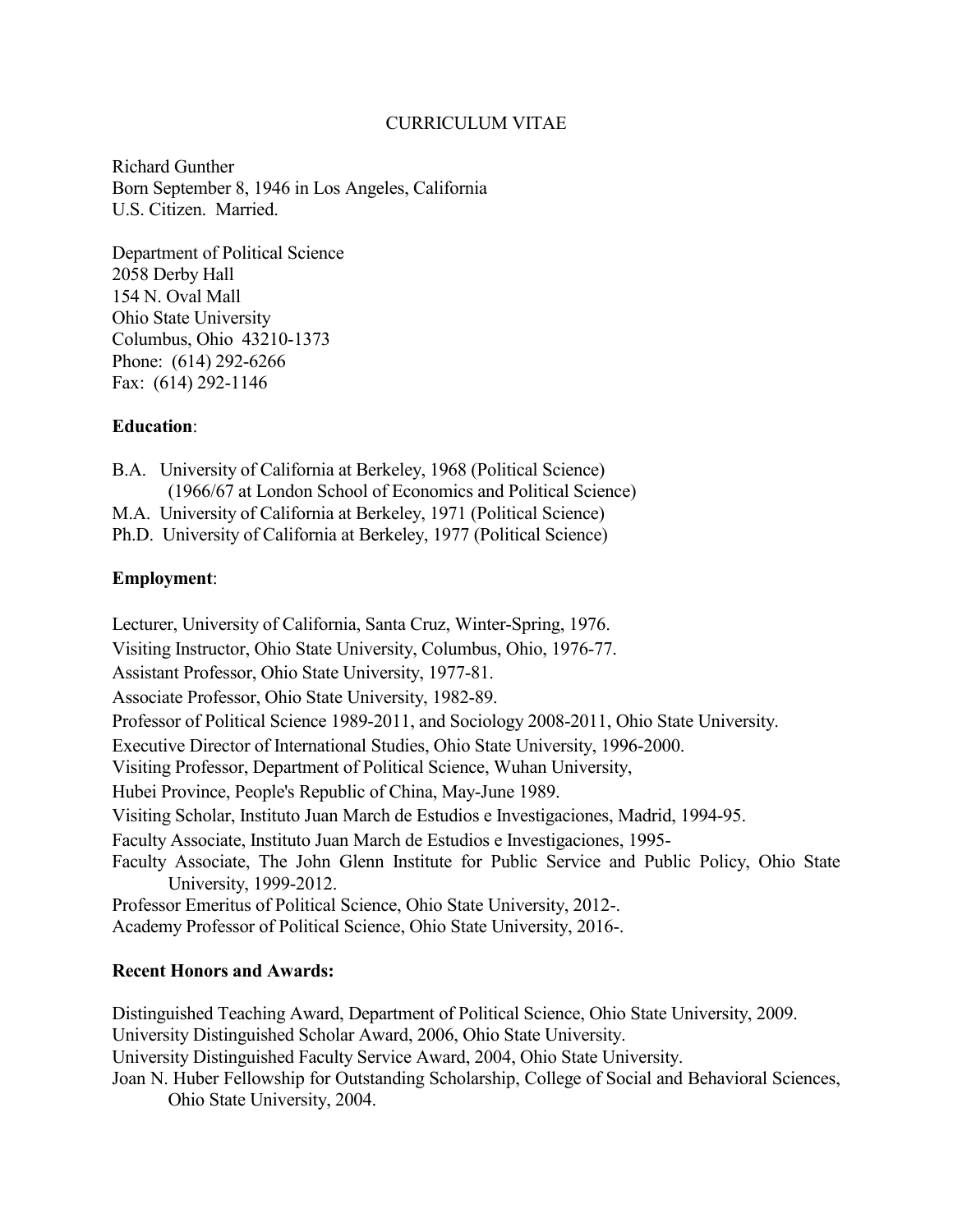### **Research Grants**:

- Co-Principal Investigator, "A Changing Electoral Politics in Western Democracies: Comparing the 2017 British Election to France, Germany, the United States and Southern Europe within the Comparative National Elections Project," National Science Foundation (SES-1744626), 2017-18, \$54,188 (with Erik Nisbet, Paul Beck, and Anthony Mughan).
- Principal Investigator, "The Comparative National Elections Project," The Mershon Center, \$20,000 2008-2009, \$45,000 2007-2008, \$34,000 2008-2009, \$20,000 2009-2010, \$29,000 2010-2011, \$26,500 2011-2012, \$20,000 2012-13, and \$11,000 2013-14.
- Co-Principal Investigator, "Religion, Ideology, and Voting in Europe," Ministerio de Educación y Ciencia (Spain), \$95,000, 2006-2009.
- Co-Principal Investigator, "Democracy and Cultural Change in the New Southern Europe," the Eleni Nakou Foundation, \$8,900, 2006-2007.
- Co-Principal Investigator, "Democracy at the Grassroots: A Comparative Study of Intermediation, Values and Citizen Politics," Chiang Ching-kuo Foundation, 2006, \$25,000.
- Principal Investigator, "Values, Identities, Electoral Conflict, and Democratic Support in Europe, Asia, Africa, and the Americas," The Mershon Center, \$48,000, 2006-2007.
- Co-Principal Investigator, "Participación política y capital social en España: un análisis comparado," Comisión Interministerial de Ciencia y Tecnología, 20,000,000 Ptas. (ca. \$106,000), 2001-2003.
- Co-Principal Investigator, "Political Intermediation and Democratic Legitimacy in New Democracies: Eastern Europe, Latin America, Southern Europe and Asia in Comparative Perspective," Volkswagen Stiftung, 1999-2003, 150,000 DM (ca. \$83,300).
- Co-Principal Investigator, "Democratic Consolidation and Electoral Politics in Comparative Perspective: The Hungarian Parliamentary Elections of 1998," National Science Foundation, 1998-99, \$21,900.
- Principal Investigator, "Democratic Consolidation and Electoral Politics in Comparative Perspective: Phase 2," The Mershon Center, 1998-2002, \$22,475.
- Principal Investigator, "Democratic Consolidation and Electoral Politics in Comparative Perspective," The Mershon Center, 1997-98, \$20,451.
- Co-Principal Investigator, "Democratic Consolidation and Electoral Politics in Bulgaria," The Mershon Center, 1996-97, \$28,101.

Co-Principal Investigator, "La consolidación democrática en España: procesos de intermediación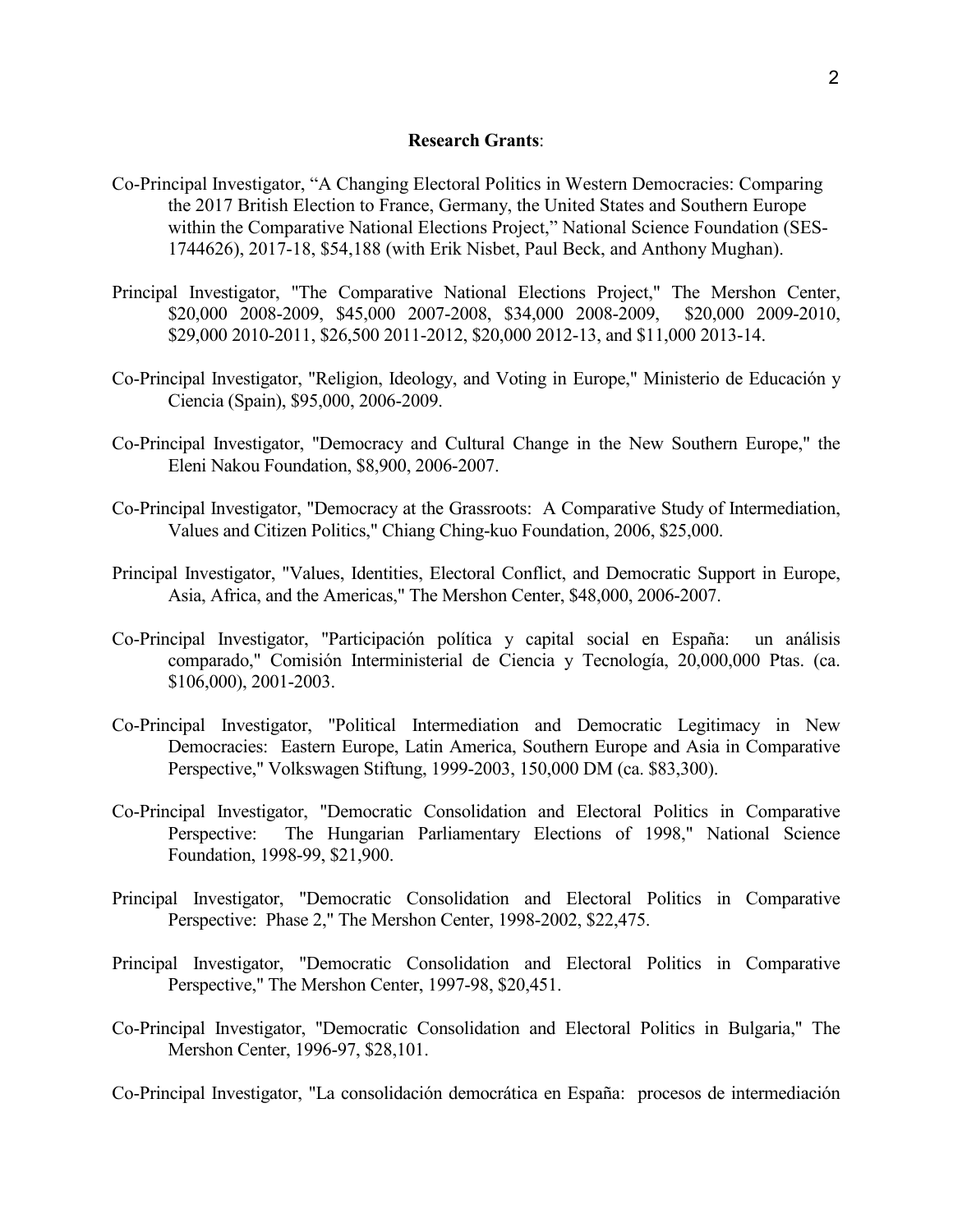política y de decisión de voto," Comisión Interministerial de Ciencia y Tecnología, 1995-97 (\$57,400).

- Co-Principal Investigator, "Chile, Uruguay and the Comparative National Elections Project," North-South Center, 1994-95 (\$35,000).
- Co-Principal Investigator, "Political Intermediation in a Spanish Election," National Science Foundation, 1993-1994 (\$20,000).
- Co-Principal Investigator, "Politics in Modern Spain," Program Between Spain's Ministry of Culture and United States Universities, 1992-1993 (\$4,000).
- Co-Principal Investigator, "Four Collaborative Projects," Comité Conjunto Hispano-Norteamericano para la Cooperación Cultural y Educativa, 1992-1993 (\$1,600).
- Co-Principal Investigator, "Technology and Democratic Change," The Battelle Endowment for Technology and Human Affairs (\$55,000), and The Merson Center, 1991-1993 (\$18,000).
- Co-Principal Investigator, "Spain and the Comparative National Election Project," Comité Conjunto Hispano-Norteamericano para la Cooperación Cultural y Educativa, 1990-1991 (\$9,685).
- Co-Principal Investigator, "The Nature and Consequences of Democracy in the New Southern Europe," Stiftung Volkswagenwerk, 1989-1994, DM 600,000 (ca. \$345,000).
- Co-Principal Investigator, "Elites and Democratization in Southern Europe and Latin America," 1989-1990, The Tinker Foundation (\$10,000); and Program of Cultural Cooperation Between Spain's Ministry of Culture and United States' Universities (\$2,500).
- Co-Principal Investigator, "The Development of Party Loyalties in a New Democracy," 1986-1987, Comité Conjunto Hispano-Norteamericano para la Cooperación Cultural y Educativa (\$17,525); and 1988-1989, Comité Conjunto Hispano-Norteamericano (\$31,227), and Ohio State University: Office of the Vice President for Research and Graduate Studies (\$4,000), The 1992 Committee (\$4,000), College of Social and Behavioral Sciences (\$2,000), and Department of Political Science (\$1,000).
- Co-Principal Investigator, "The 1982 Spanish Elections: The Consolidation of a New Democracy?", 1982-1986, Stiftung Volkswagenwerk (ca. \$300,000); and National Science Foundation (\$52,000).
- Co-Principal Investigator, "The Development of Competitive Politics in Spain, 1977-1981, National Science Foundation, (\$247,000); and Travel Grant, Comité Conjunto Hispano-Norteamericano para la Cooperación Cultural y Educativa, June 1981 (\$2,700).

## **Institutional Grants:**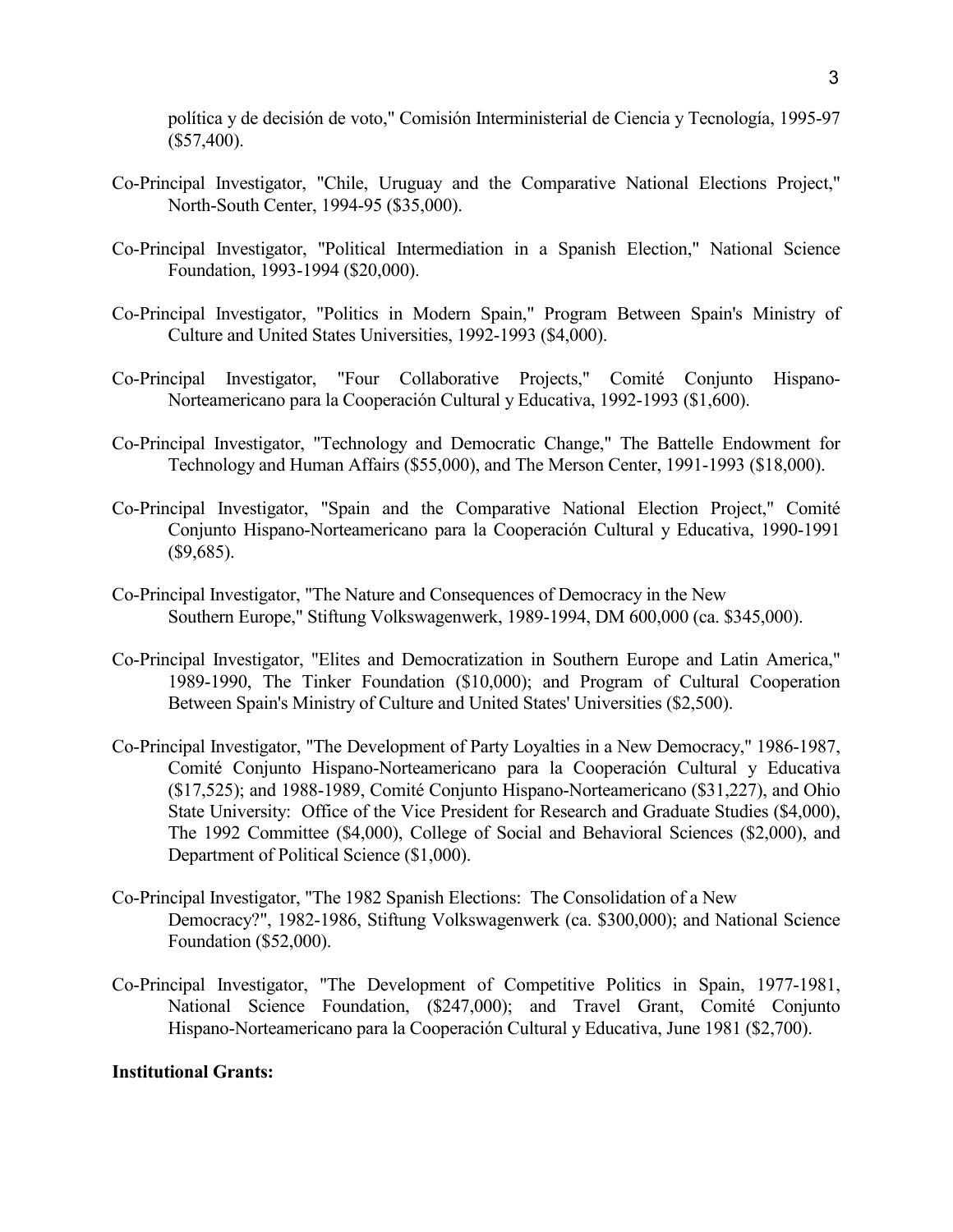- Tertiary Education Linkage Project (USAID), 2000-2003, \$460,000, for collaboration with faculty and staff of University of North West (South Africa) to improve its academic programs and enhance its administrative capabilities.
- Academic Enrichment Grant to Office of International Studies, 1999, \$40,000 (annual rate) for interdisciplinary lectures, seminars and conferences on international themes, and \$100,000 (cash) for seed money and matching funds for writing of grant proposals to external agencies.
- Academic Enrichment Grant to Office of International Studies, 1997, \$90,000 (annual rate) for faculty and graduate student international travel, and undergraduate study abroad scholarships, and \$70,000 (cash) for interdisciplinary lectures, seminars and conferences on international themes.

# **Language Ability:**

Spanish - reading, writing and speaking (nearly fluent) French - reading only (fair to good) German - reading, writing and speaking (gradually decaying) Italian, Portuguese and Catalán - reading only (fair)

#### **Professional/Service Responsibilities**

#### **Legislative accomplishments in Ohio:**

- Issue 1, 2015: Reform of process and criteria for redistricting the Ohio General Assembly.
- I was one of the five negotiators who drafted this reform of the Ohio Constitution. It was approved in the Senate by a vote of 28-1, in the House by 81-7, and by Ohio's voters in the November 2015 election by a margin of 71.5 to 28.5 percent. This reform will go into effect following the 2020 census.
- Issue 1, 2018: Reform of process and criteria for redistricting Ohio's Congressional districts. I was the principal author of a citizens' initiative to amend the Ohio Constitution that motivated the legislature to enter into tripartite negotiations (among Republican and Democratic General Assembly members and representatives of good-government groups) that culminated in the passage of Issue 1 by a vote of 83-10 in the House, by 31-0 in the Senate and by 75% of the voters in the May 8, 2018 Primary election.

## **University Service Responsibilities:**

Chair (2010-11) and Member (2009-11), University Senate Steering Committee.

Member, Committee on the Physical Environment, 2011.

Chair, Ad Hoc Committee on the Implementation of Sustainability Policies, 2011-2012.

Member, Governmental Relations Committee, 2009-2011.

Member, President's Council on Culture Transformation, 2009-2011.

Member, Subcommittee on Energy, Transportation and Green Buildings, President's Council on Sustainability, 2010-2011.

Chair of Faculty Council, University Senate, 2008-2009.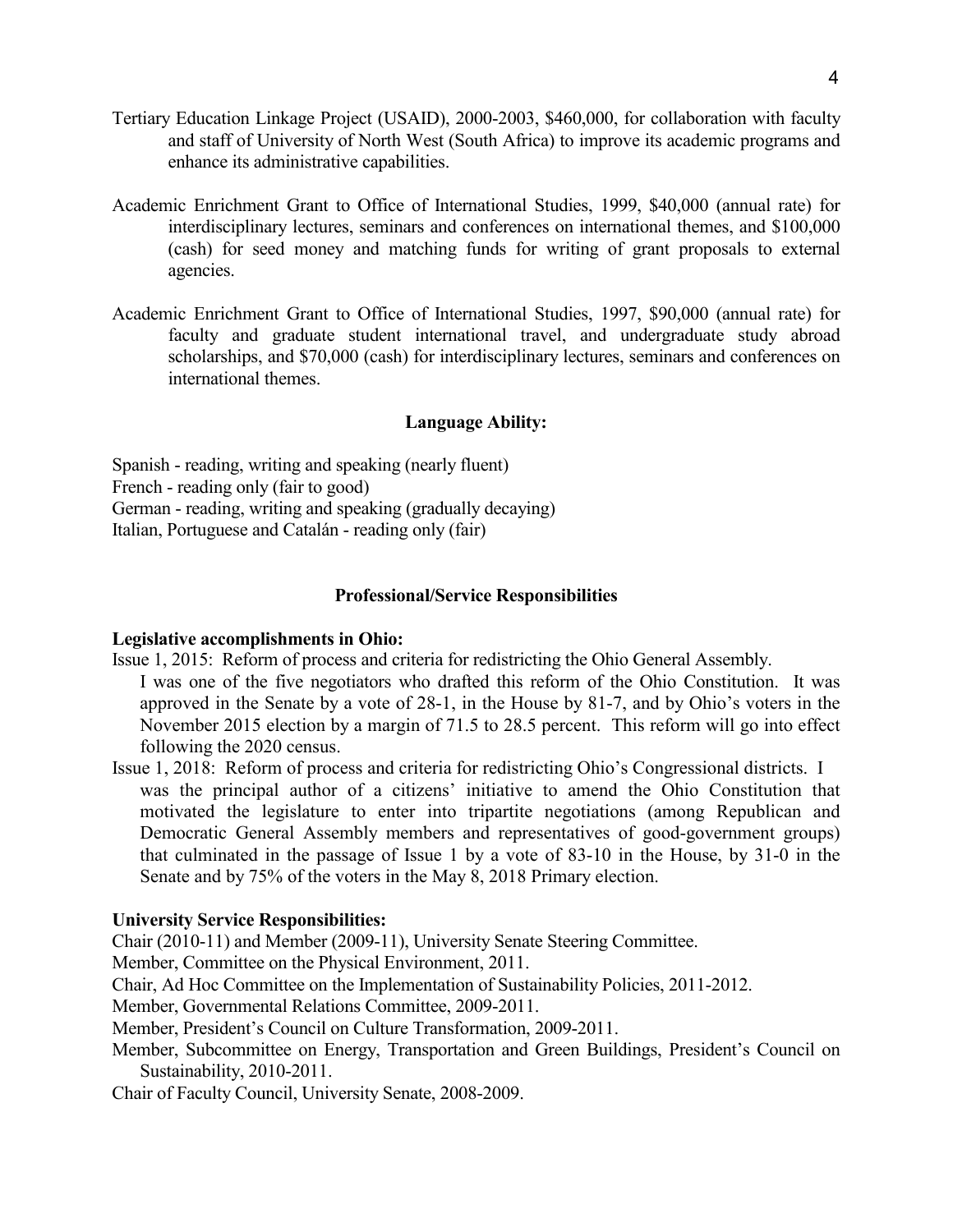Vice Chair and Chair-Elect of Faculty Council, University Senate, 2007-2008 Member, University Project and Capital Planning Team, 2008-2010. Member, University Senate Program Committee, 2008-2010. Member, Faculty Leadership Committee, University Senate, 2007-2009, 2010-2011. Member, University Research Committee, 2004-2008. Member (ex officio), Budget System Advisory Committee, 2007-2008. Member, Faculty Council, 1988-91; 1998-2004; 2005-2008; 2009-2012. Member, Ohio Faculty Council (statewide), 2007-2009. Member (ex officio), University Senate Steering Committee, 2007-2009. Member, Faculty Cabinet, 2002-2004, 2007-2009. Member, Executive Advisory Group, Undergraduate International Studies Program, 2006-2009. Member, Advisory Committee, Undergraduate International Studies Program, 1996-2009. Member, Student Evaluation of Instruction Oversight Committee, 2005-2009. Member, Arts and Sciences Senate, 2003-2007. Member, Social and Behavioral Sciences Institutional Review Board, 2006-2007. Member, Advisory Committee on Centers and Institutes, 2007. Member, Search Committee for Director of John Glenn School of Public Affairs, 2006. Member, Council on Academic Affairs, 2005-2007. Member, Subcommittee B, 2005-2007. Member, SBS Budget and Planning Committee, 2005-2007. University Senator, 1988-91; 1998-2001 (alternate); 2001-2004; 2005-2008. University Senate Fiscal Committee, 1988-91; 2001-2004 (chair, 2002-2004). Chair, Subcommittee on Budget Planning and Evaluation, 1988-89. Member, Subcommittee on Long-Range Resource Planning, 1988-89. Member, Subcommittee on Central Distributions, 2002-2004. Member, Subcommittee on Central Services, 2002-2004. Chair, Ad Hoc Budget Restructuring Review Committee, 2003-2004. Member, Colleges of the Arts and Sciences Leadership Committee, 2004-2006. Chair, Policy Subcommittee, 2004-2006. Member, Colleges of the Arts and Sciences International Advisory Committee, 2005-2006. Member, University Senate Evaluation of Central Administrators Committee, 2004-2006. Coordinator, Ad Hoc Working Group on State Support for Higher Education in Ohio, 2003. Member, Ad Hoc Committee on the Evaluation of Teaching, 1983-84. Member, Student Evaluation of Teaching Committee, 1984-86. Chair, Subcommittee on the use of SET in Promotion and Tenure Decisions, 1985-86. Chair, Student Evaluation of Instruction Committee, 1987-94. Chair, Student Evaluation of Instruction Advisory Committee, 1995-98. Member, Ad Hoc Working Group on the Reevaluation of SEI, 1998-99. Member, Research and Graduate Council, 1992-94. Member, Fellowships and Financial Aids Committee, 1992-94. Member, International Coordinating Committee, 1984-86. Member, Search Committee for Director of International Studies, 1986. Member, Study Abroad Committee, 1987-89. Member, Faculty Advisory Committee on a Spanish Studies Chair, 1988-89. Director, Program on Democratization, The Mershon Center, 1994-99. Director, West European Studies Program, 1995-96.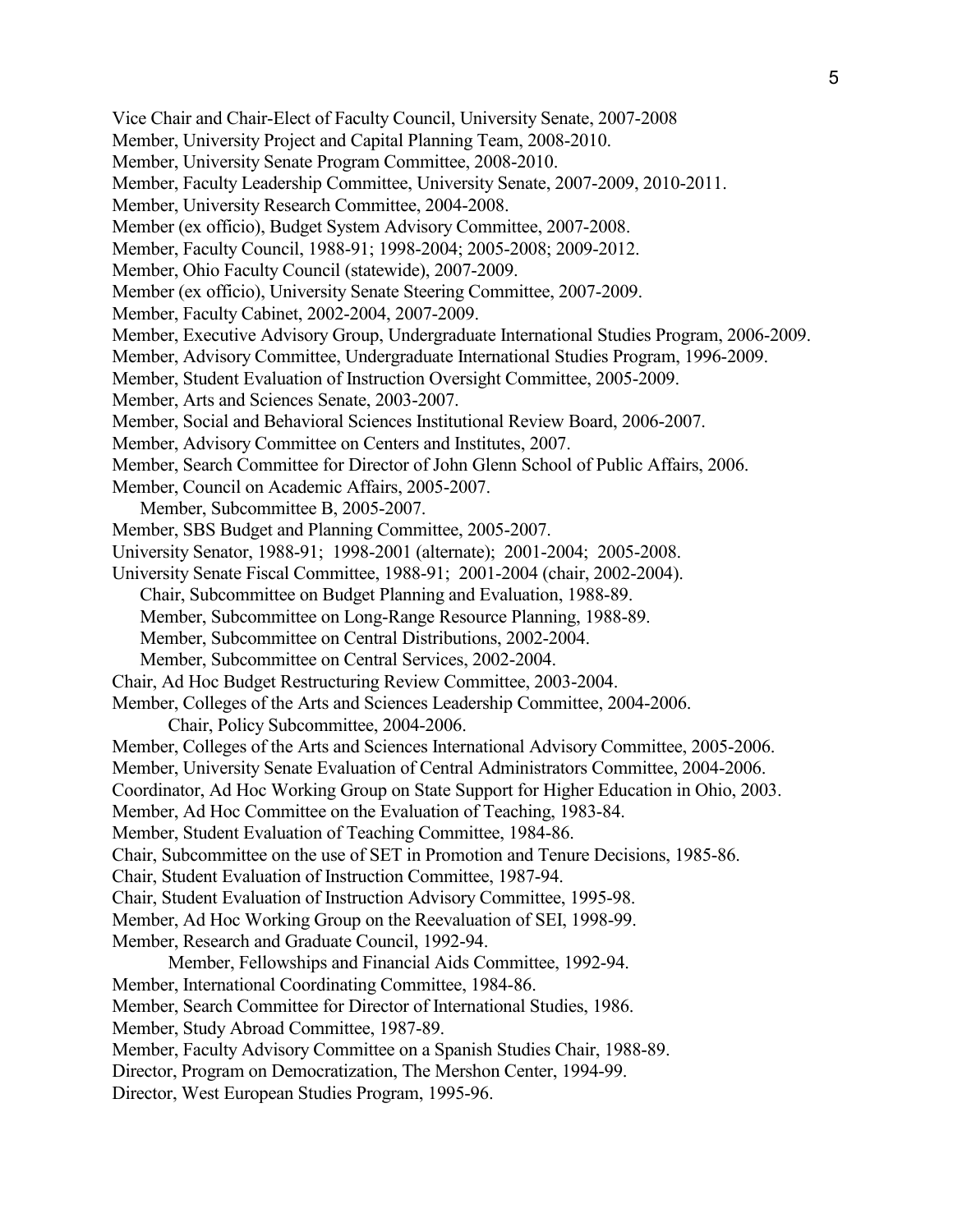Member, Committee for the review of the Department of Slavic Languages and Literatures, College of the Humanities, 1995-6.

Member, Department of Slavic and East European Languages and Literatures Oversight Committee, College of the Humanities, Ohio State University, 1996-97.

Member, International Directors Committee, 1995-96.

Member, Office of International Education Advisory Committee, 1995-.

Executive Director, Office of International Studies, 1996-2000.

Member, CIC Senior International Officers Council, 1996-2000.

Member, Oversight Committee for International Affairs, Ohio State University, 1996-99.

Member, CIBER Advisory Committee, College of Business, 1997-2000.

Chair, International Studies Council, 1997-2000.

Member, Advisory Committee for International Affairs, Ohio State University, 1999-2000.

Member, University Solid Waste Management Committee, 1991-92.

Chair, Ad Hoc Subcommittee on Recycling, 1992.

Member, University Ad Hoc Committee for the Review of Centers and Institutes, 2002.

Director, OSU/Univ. of North-West (South Africa) Linkage Project (USAID), 2000-03.

# **Political Science Department Service**:

Member, Awards Committee, 2007-2009.

Coordinator for International Programs, 1987-94, 1995-2009.

Grade-grievance Resolution Coordinator, 2006-2007, 2008-2009.

Member, Semester Conversion Committee, 2009- .

Member, Undergraduate Studies Committee, 1976-86.

Masters Degree Coordinator, 1979-81, 1985-86, 1987-94.

Teaching Evaluation Coordinator, 1977-85.

Member, Guest Lecture and Colloquium Committee, 1981-86.

Advisor, Pi Sigma Alpha, 1978-80.

Member, Ad Hoc Committee on Creation of Graduate Program in Public Policy, 1979-80.

Member, Public Policy Field Implementation Committee, 1980-81.

Member, Graduate Studies Committee, 1985-86, 1987-94, 1995-2001.

Member, Minority Affairs and Affirmative Action Committee, 1987-94, 1995-2000.

Field Coordinator, Comparative Politics, 2000-2005.

Member, Executive Committee, 2000-2005.

Coordinator for departmental course-scheduling, 2005-2006.

# **Non-OSU Professional Service Responsibilities**:

- Member, Executive Committee, Research Committee 17, Comparative Public Opinion, International Political Science Association, 2012-.
- Founder and Co-Chair, Subcommittee on Southern Europe, Joint Committee on Western Europe, Social Science Research Council and the American Council of Learned Societies, 1988- 2000.
- Member, International Advisory Board, *Democratization*, a quarterly journal, 1994-.

Member, Editorial Board, *South European Society and Politics*, a quarterly journal, 1996-.

Member, Consultative Council, *Análise Social* (Portugal), 2006-.

Member, International Scientific Board, *Perspectivas: Portuguese Journal of International Relations and Political Science*, 2010-.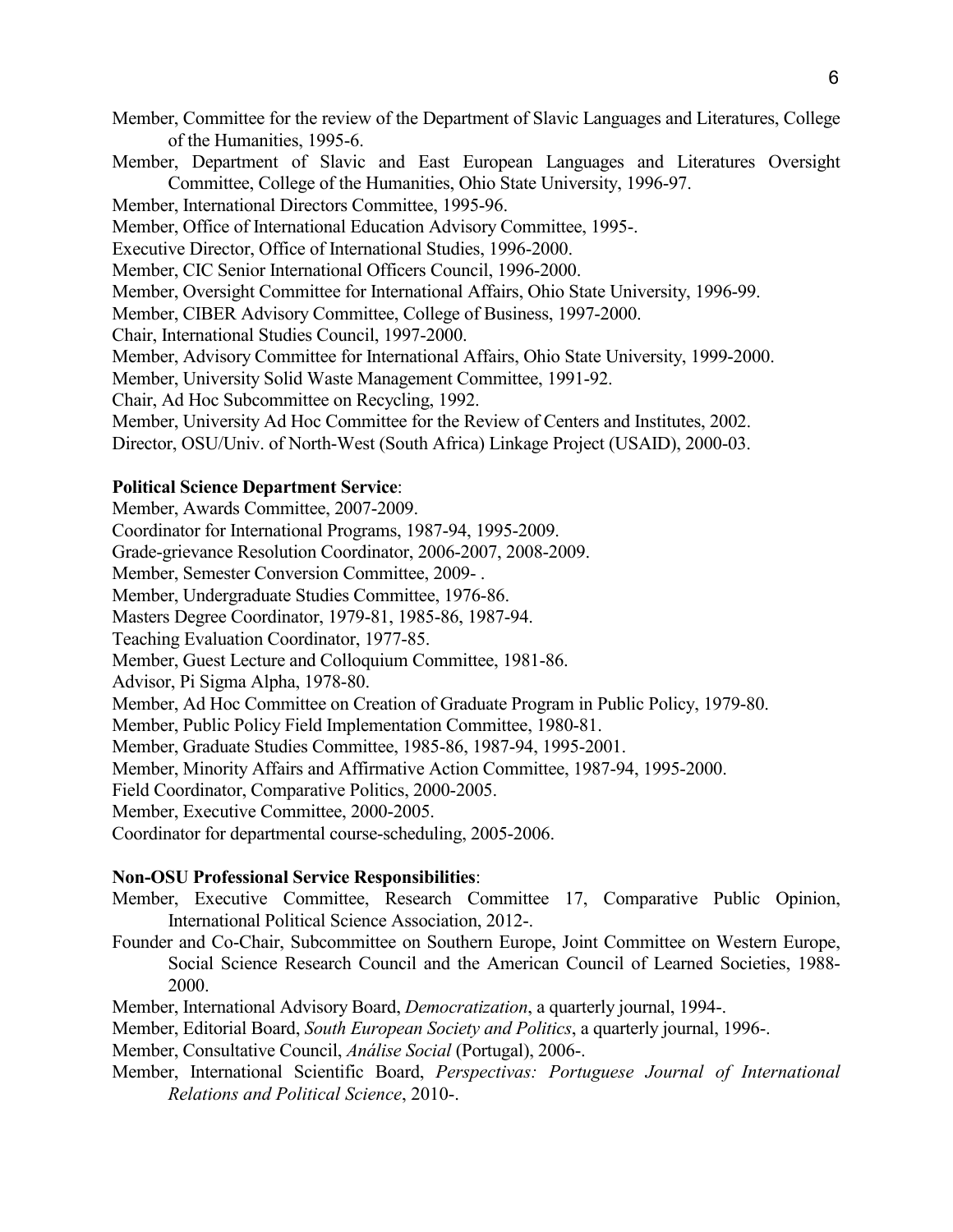Member, Fulbright-Hays review panel, Institute of International Education, 2008-2011.

- Program Coordinator, Comparative Politics--First World, American Political Science Association, 1988-1989.
- Member, Research Support Committee, American Political Science Association, 1996-1998.

## **Publications**

# **Books and Edited Volumes**:

- Richard Gunther, Paul Beck, Pedro Magalhães and Alejandro Moreno, eds., *Voting in Old and New Democracies* (New York and London: Routledge, 2016).
- Richard Gunther and José Ramón Montero, *The Politics of Spain* (Cambridge and New York: Cambridge University Press, 2009).
- José Ramón Montero, Richard Gunther, and Juan J. Linz, eds., *Partidos políticos: viejos conceptos y nuevos retos*. [Updated and revised Spanish-language edition of Gunther, Montero, and Linz, *Political Parties: Old Concepts and new Challenges*.] (Madrid: Editorial Trotta/Fundación Alfonso Martín Escudero, 2007).
- Richard Gunther, José Ramón Montero and Hans-Jürgen Puhle, eds., *Democracy, Intermediation, and Voting on Four Continents*. (Oxford: Oxford University Press, 2007).
- Richard Gunther, P. Nikiforos Diamandouros, and Dimitri Sotiropoulos, eds., *Democracy and the State in the New Southern Europe* (Oxford: Oxford University Press, 2006).
- Richard Gunther, José Ramón Montero and Joan Botella, *Democracy in Modern Spain* (New Haven: Yale University Press, 2004). Spanish-language version of this book is being translated for publication as *Política en España*, by Alianza Editorial, Madrid.
- Richard Gunther, José Ramón Montero and Juan J. Linz, eds., *Political Parties: Old Concepts and New Challenges* (Oxford and New York: Oxford University Press, 2002).
- Larry Diamond and Richard Gunther, eds., *Political Parties and Democracy* (Baltimore and London: Johns Hopkins University Press, 2001).
- P. Nikiforos Diamandouros and Richard Gunther, eds., *Parties, Politics and Democracy in the New Southern Europe* (Baltimore and London: Johns Hopkins University Press, 2001).
- Richard Gunther and Anthony Mughan, eds., *Democracy and the Media: A Comparative Perspective* (Cambridge and New York: Cambridge University Press, 2000).
- Richard Gunther, P. Nikiforos Diamandouros and Hans-Jürgen Puhle, eds., *The Politics of Democratic Consolidation: Southern Europe in Comparative Perspective* (Baltimore: The Johns Hopkins University Press, 1995).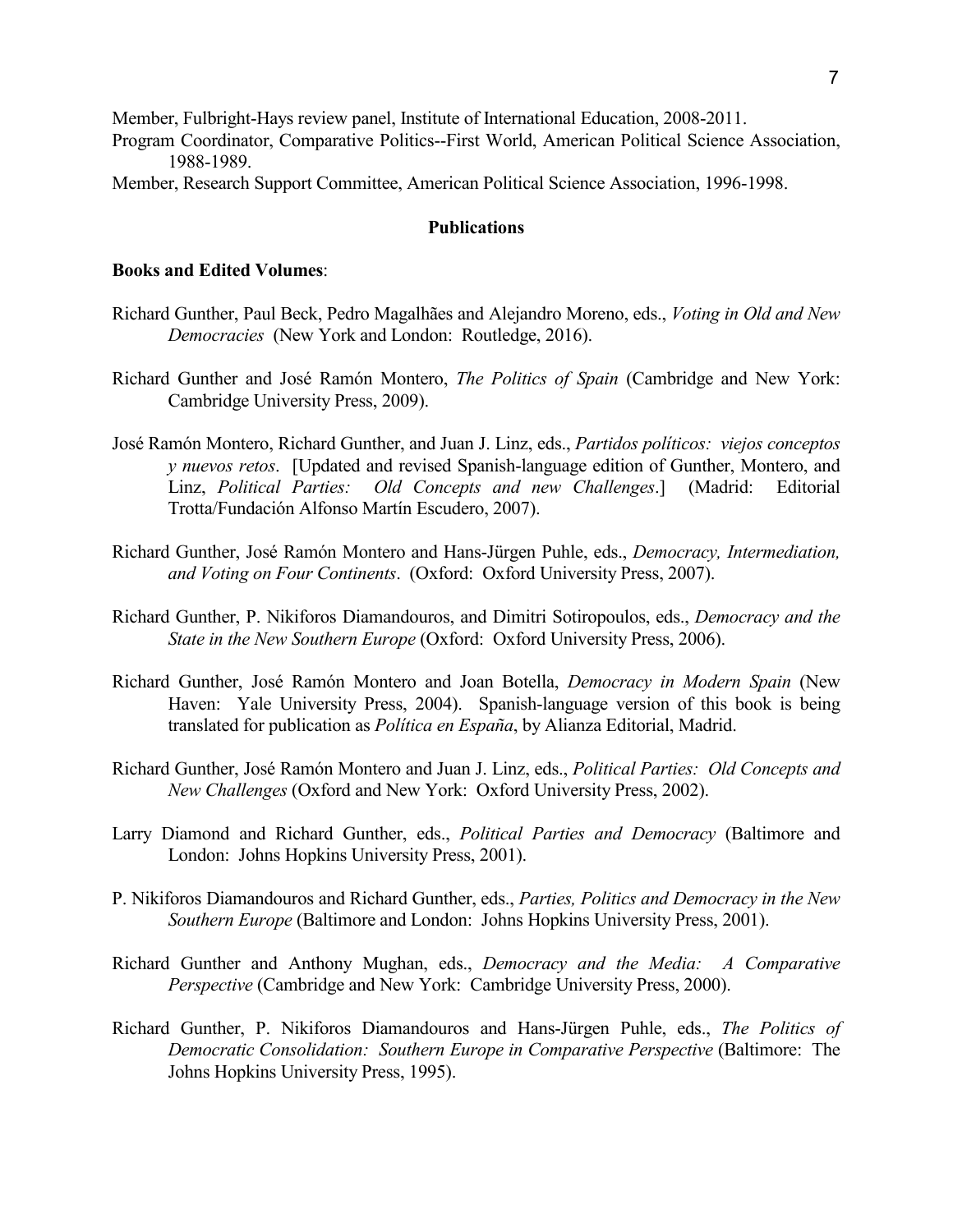- *Politics, Society and Democracy: The Case of Spain*, ed., (Boulder, CO: Westview Press, 1993), 273 pages.
- John Higley and Richard Gunther, eds., *Elites and Democratic Consolidation in Latin America and Southern Europe* (New York, Cambridge and Melbourne: Cambridge University Press, 1992), 354 pages.
- Richard Gunther, Giacomo Sani and Goldie Shabad, *Spain After Franco: The Making of a Competitive Party System* (Berkeley: University of California Press, 1986), 516 pages. Revised paperback edition published by University of California Press in 1988, 509 pages. Spanish-language edition, *El sistema de partidos en España*, translated by Miguel Jerez, (Madrid: Centro de Investigaciones Sociológicas, 1986), 527 pages.
- *Public Policy in a No-Party State: Spanish Planning and Budgeting in the Twilight of the Franquist Era* (Berkeley: University of California Press, 1980), 361 pages.

## **General Series Editor**:

Series on The New Southern Europe:

- Gunther, Diamandouros and Puhle, eds., *The Politics of Democratic Consolidation* (Baltimore: Johns Hopkins University Press, 1995.
	- Heather Gibson, ed., *Economic Transformation, Democratization and Integration into the European Union: Southern Europe in Comparative Perspective* (London: Palgrave, 2001).
	- Diamandouros and Gunther, eds., *Parties, Politics and Democracy in the New Southern Europe* (Baltimore: Johns Hopkins University Press, 2001).
	- Gunther, Diamandouros and Sotiropoulos, eds., *Democracy and the State in the New Southern Europe* (Oxford: Oxford University Press, forthcoming 2006).

Series on Politics, Society, and Democracy, Westview Press:

Gunther, *Politics, Society, and Democracy: The Case of Spain*, 1993.

- H. E. Chehabi and Alfred Stepan, eds., *Politics, Society, and Democracy: Comparative Studies* (Boulder, CO: Westview Press, 1995).
- Arturo Valenzuela, ed. *Politics, Society, and Democracy: Latin America* (Boulder, CO: Westview Press, 1997).
- Juan Linz (ed. by H.E. Chehabi), *Robert Michels, Political Sociology, and the Future of Democracy* (London: Transaction Publishers, 2006).

## **Monographs**:

Richard Gunther, José Ramón Montero and Hans-Jürgen Puhle, *Democracy, Intermediation and Voting in Spain: Some New Findings from In-Depth and Longitudinal Data*, two volumes. Working Paper #351. Barcelona: Institut de Ciències Polítiques i Socials, 2018.

Belén Barriero, Richard Gunther, Narciso Michavila, José Ramón Montero, Giacomo Sani and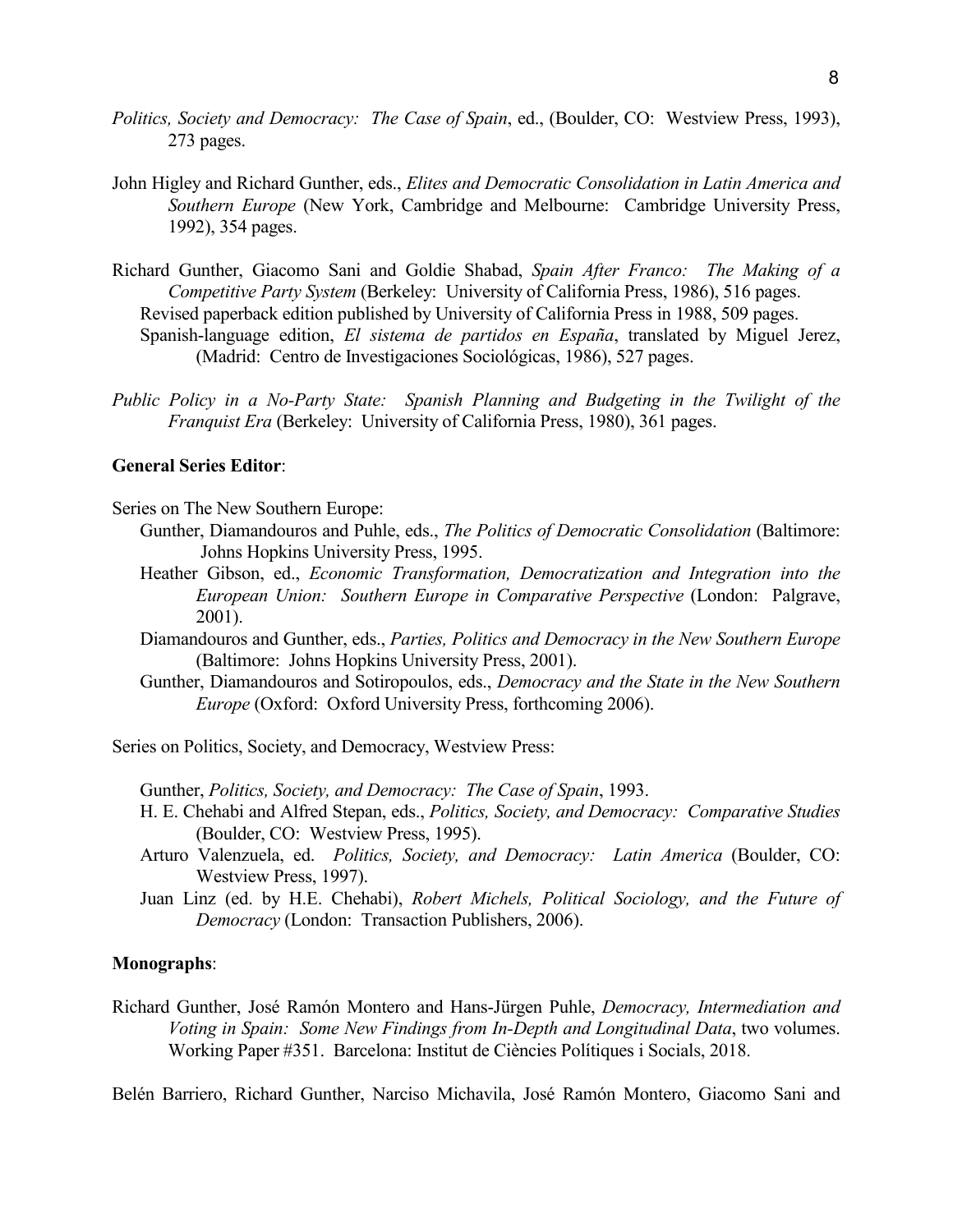Julián Santamaría, *Guerra de Irak y elecciones del 14 M: un año después* (Madrid: Fundación Alternativas, 2005).

- Richard Gunther, *Electoral Laws, Party Systems, and the Quality of Democracy*." Washington, D.C.: U. S. Agency for International Development, November 2004.
- Richard Gunther and H.C. Kuan, "Value Cleavages and Partisan Conflict." Washington, DC: Center for German and European Studies, Georgetown University, November, 2004.
- Richard Gunther, *Attitudes toward Democracy in Seven Countries: Dimensional Structure and Behavioral Correlates*. Studies in Public Policy, no. 385, Centre for the Study of Public Policy (University of Strathclyde), March 2004.
- José Ramón Montero and Richard Gunther, *The Literature on Political Parties: A Critical Reassessment*. (Barcelona: Institut de Ciències Polítiques i Socials, Working Paper no. 219). Also published as "Los estudios sobre los partidos políticos: Una revisión crítica." Estudio/Working Paper 12/2003 . Departamento de Ciencia Política y Relaciones Internacionales, Universidad Autónoma de Madrid.
- Mariano Torcal, Richard Gunther and José Ramón Montero, *Antiparty Sentiments in Southern Europe*. Estudio/Working Paper 2001/ . Centro de Estudios Avanzados en Ciencias Sociales, Instituto Juan March, Madrid, October 2001. Also published as "Ciudadanos y partidos en el sur de Europa: los sentimientos antipartidistas." Estudio/Working Paper 6/2002. Departamento de Ciencia Política y Relaciones Internacionales, Universidad Autónoma de Madrid.
- Richard Gunther and José Ramón Montero, *Legitimacy, Satisfaction and Disaffection in New Democracies*, Studies in Public Policy 0140-8240 (Glasgow: Centre for the Study of Public Policy, University of Strathclyde, 2000), 41 pages.
	- (Portuguese-language version published in *Opinião Pública* [São Paolo] 8, #2, October 2002.)
- Richard Gunther, José Ramón Montero and José Ignacio Wert, *The Media and Politics in Spain: From Dictatorship to Democracy* (Barcelona: Institut de Ciències Polítiques i Socials, 1999), 87 pages.
- Nancy Chism, Richard Gunther, Terry Childers and Hugh McCulloch. 1998. *Analysis of the Student Evaluation of Instruction (SEI) Instrument at the Ohio State University*. Columbus, OH: Office of Faculty and TA Development, Ohio State University.
- José Ramón Montero, Richard Gunther and Mariano Torcal, *Democracy in Spain: Legitimacy, Discontent and Disaffection*, Working Paper 1997/100 (Madrid: Centro de Estudios Avanzados en Ciencias Sociales, Instituto Juan March de Estudios e Investigaciones, June 1997), 47 pages.
- *Public Policy Under Two Regimes*, Working Paper 1996/84 (Madrid: Centro de Estudios Avanzados en Ciencias Sociales, Instituto Juan March de Estudios e Investigaciones, March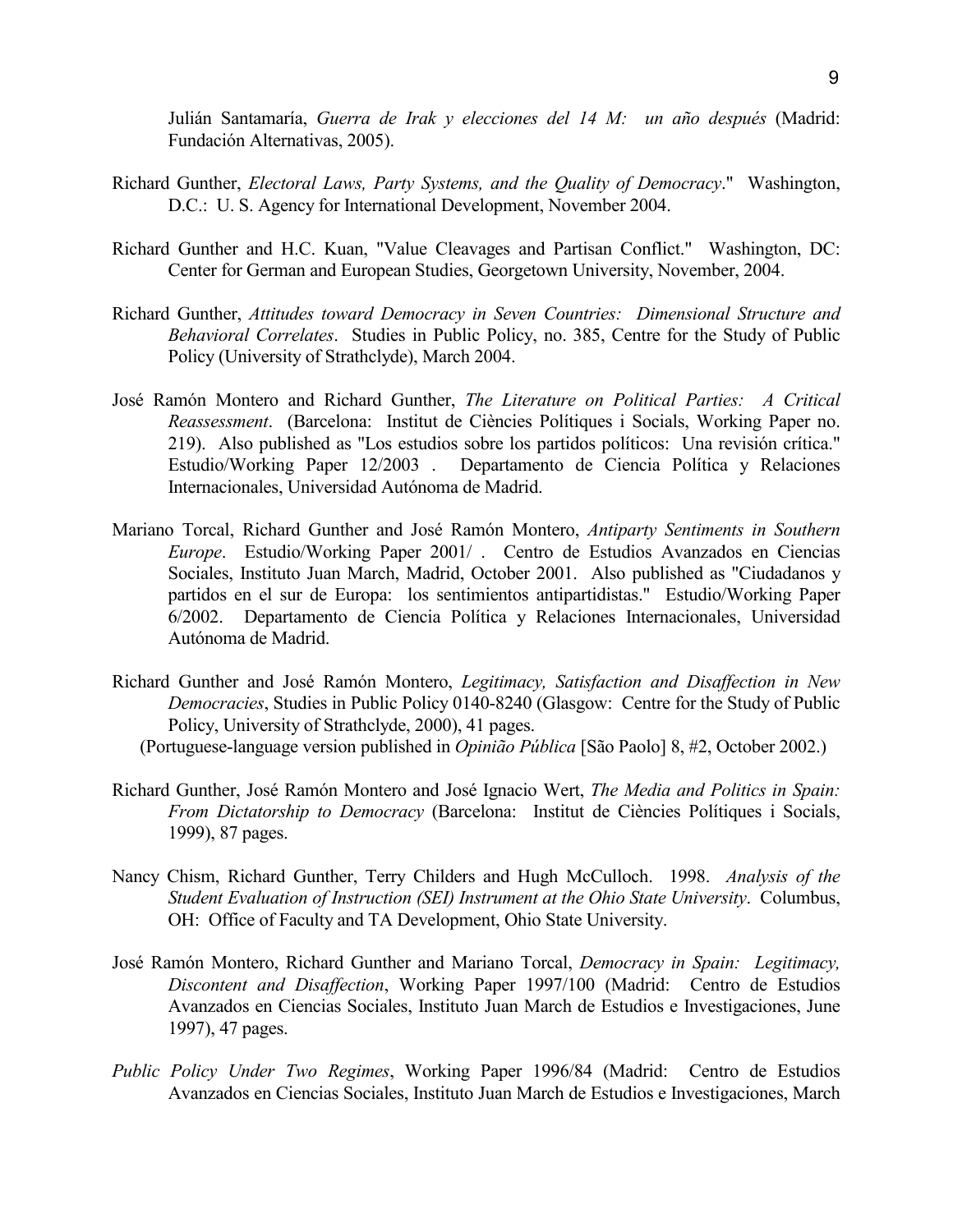1996), 70 pages.

- José Ramón Montero, Richard Gunther, José Ignacio Wert, Julián Santamaría, and Miguel Ángel Abad, *La reforma del régimen electoral* (Madrid: Centro de Estudios Constitucionales, 1994), 187 pages.
- *Cambio cultural y política en España* (Madrid: Centro de Estudios Constitucionales, 1991), 79 pages.
- *Models of Electoral Behavior in Spain* (Barcelona: Institut de Ciències Polítiques i Socials, Universitat Autònoma de Barcelona, 1991), 86 pages.
- *Politics and Culture in Spain*, Politics and Culture Series, #5 (Ann Arbor: Center for Political Studies, Institute for Social Research, The University of Michigan, 1988), 75 pages.

## **Blog Articles:**

- Paul Beck, Richard Gunther and Erik Nisbet, "The Ground Game from the Voters' Perspective," posted on *Vox*, January 22, 2019.
- Richard Gunther, Paul A. Beck and Erik Nisbet, "Trump May Owe his Victory to 'Fake News,' New Study reports. *The Conversation*, Feb. 15, 2018. [http://theconversation.com/study](http://theconversation.com/study-suggests-trump-may-owe-his-2016-victory-to-fake-news-91538)[suggests-trump-may-owe-his-2016-victory-to-fake-news-91538.](http://theconversation.com/study-suggests-trump-may-owe-his-2016-victory-to-fake-news-91538)

#### **Journal Articles and Chapters in Books**:

- Richard Gunther, Paul A. Beck and Erik Nisbet, "'Fake News' and the Defection of 2012 Obama Voters in the 2016 Presidential Election," *Electoral Studies*, forthcoming 2019. [The findings of this study were covered as news items in two articles in the *Washington Post* and an op-ed piece by Michelle Goldberg in the *The New York Times*.]
- Paul Beck, Richard Gunther and Erik Nisbet, "What Happened to the Ground Game in 2016," in John Green, Daniel Correy and David Cohen (eds.), *The State of the Parties 2018*. Lanham, MD: Rowman and Littlefield, 2018.
- Pedro Magalhães, Paul Beck, Richard Gunther and Alejandro Moreno, "Introduction," in Richard Gunther, Paul Beck, Pedro Magalhães and Alejandro Moreno, eds., *Voting in Old and New Democracies*. New York and London: Routledge, 2016.
- Paul Beck and Richard Gunther, "Global Patterns of Political Intermediation," in Gunther et al., 2016.
- Richard Gunther, Marina Costa Lobo, Paolo Bellucci and Marco Lisi, "The Changing Determinants of the Vote," in Gunther et al., 2016.

Richard Gunther, José Ramón Montero and Hans-Jürgen Puhle, "Intermediation, Mobilization, and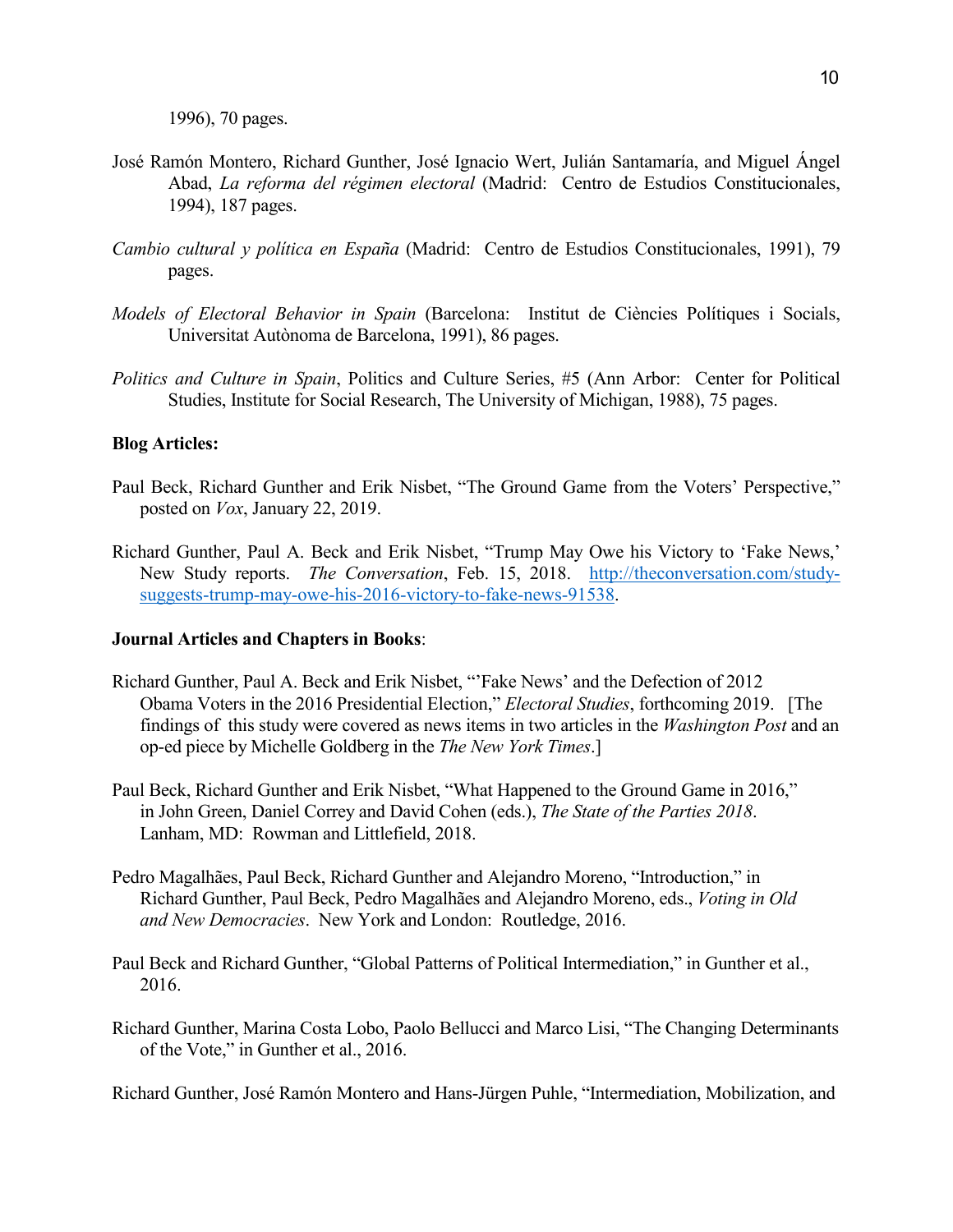Citizen Participation: Findings from In-Depth and Longitudinal Analyses of Spain," in Gunther et al., 2016.

- Alejandro Moreno, Paul Beck, Richard Gunther and Pedro Magalhães, "Conclusion," in Gunther et al., 2016.
- Richard Gunther and José Ramón Montero, "Generational Patterns of Democratic Support and Political Engagement in Southern Europe," in David Denemark, Richard Niemi and Robert Mattes, eds., *Generational Change in Attitudes Toward Democracy*, Boulder: Lynne Reinner, forthcoming 2016.

Richard Gunther and José Ramón Montero, "Le cadre institutionnel national," "Partis, systems de partis et elections," in Hubert Peres and Christophe Roux, eds., *Politique d l'Espagne*. Rennes: Presses Universitaires de Rennes, 2016.

- Richard Gunther, J.-B Harguindéguy, José Ramón Montero, and R. Pasquier, "L'Etat des autonomies: dynamiques institutionnelles et politiques, in Peres and Roux, eds., 2016
- Richard Gunther, José Ramón Montero and Hubert Peres, "Postface: ver une recomposition du système pollitique espagnol?", in Peres and Roux, eds., 2016.
- Richard Gunther, Jean-Baptiste Harguindéguy, José Ramón Montero and Romain Pasquier, "L'Etat des autonomies: dynamiques institutionnelles et politiques," in Peres and Roux, eds., *Politique d l'Espagne*, 2016.
- Richard Gunther, "Prefacio," in Alejandro Moreno and Gustavo Meixueiro, eds., *El comportamiento electoral mexicano en las elecciones de 2012*. Mexico DF: Congreso de la Unión, 2014.
- Richard Gunther and José Ramón Montero, "From Consensus Transition to Adversary Democracy," in *Democràcia, política i societat. Homenatge a Rosa Virós.* Barcelona: Universitat Pompeu Fabra, 2012. Also to be published in Josep Colomer, ed., *Spain in Europe: Not the Same as it Was?*. Washington, DC: Georgetown University Press, forthcoming.
- Richard Gunther, "Political Intermediation in Spain," in José Ramón Montero, Ignacio Sánchez-Cuenca, Richard Gunther, et al., *Elecciones y votantes en España*, forthcoming.
- Richard Gunther, "The Spanish Model Revisited," in Diego Muro and Gregorio Alonso, eds., *Politics and Memory of Democratic Transition: The Spanish Model* (London: Routledge, 2010).
- Richard Gunther, P. Nikiforos Diamandouros and Hans-Jürgen Puhle, "Democratic Consolidation: O'Donnell's `Illusions'" (reprint of October 1996 *Journal of Democracy* article). In Larry Diamond, Marc F. Plattner and Philip Jl Costopoulos, eds., *Debates on Democracy* (Baltimore: Johns Hopkins University Press, 2010).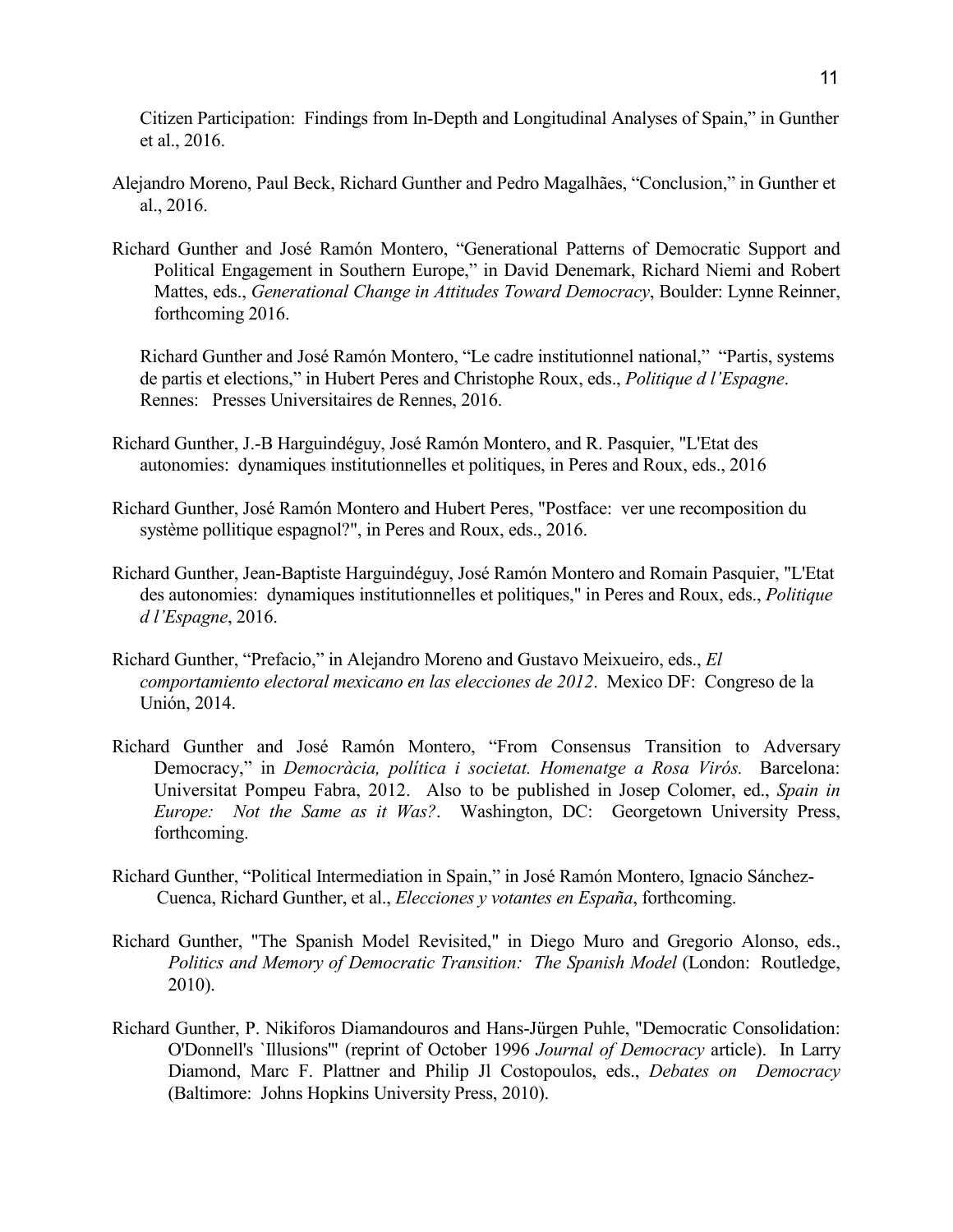- Richard Gunther, "Democratic Transitions in Southern Europe, in Christian W. Haerpfer, Ronald Inglehart, Chris Welzel and Patrick Bernhagen, eds., *Democratization in a Globalized World* (Oxford: Oxford University Press, 2009).
- Richard Gunther, "The Long- and Short-Term Determinants of Partisan Polarization." In Guido Legnante, Renato Mannheimer and Paolo Segatti, eds., *Il cittadino/elettore tra Europa e America*. (Bologna: Il Mulino, forthcoming 2009).
- José Ramón Montero and Richard Gunther, "Introducción: los estudios sobre los partidos políticos." In José Ramón Montero, Richard Gunther, and Juan J. Linz, eds., *Partidos políticos: perspectivas téoricas y empíricas* (Madrid: Editorial Trotta/Fundación Alfonso Martín Escudero, forthcoming 2007).
- Richard Gunther and Jonathan Hopkin, "Una crisis de institucionalizacion: el colapso de UCD." In Montero, Gunther, and Linz, 2007.
- Mariano Torcal, José Ramón Montero, and Richard Gunther. "Los sentimientos antipartidistas en el Sur de Europa." In Montero, Gunther, and Linz, 2007.
- Richard Gunther, "Portuguese Elections in Comparative Perspective," in André Freire, Marina Costa Lobo, and Pedro Magalhães, eds., *Portugal at the Polls* (Lanham, MD: Lexington Books, 2007).
- Richard Gunther, José Ramón Montero and Hans-Jürgen Puhle, "Introduction," in Richard Gunther, José Ramón Montero and Hans-Jürgen Puhle, eds., *Democracy, Intermediation, and Voting on Four Continents* (Oxford: Oxford University Press, 2007), pp. 1-28.
- Richard Gunther, José Ramón Montero, and Mariano Torcal, "Democracy and Intermediation: Some Attitudinal and Behavioral Dimensions," in Gunther, Montero and Puhle, eds., *Democracy, Intermediation, and Voting*, pp. 29-75.
- Richard Gunther and H.C. Kuan, "Values Cleavages and Partisan Conflict," in Gunther, Montero and Puhle, eds., *Democracy, Intermediation, and Voting*, pp. 255-320.
- Hans-Jürgen Puhle, Richard Gunther, and José Ramón Montero, "Conclusion," in Gunther, Montero and Puhle, eds., *Democracy, Intermediation, and Voting*, pp. 321-345.
- P. Nikiforos Diamandouros, Richard Gunther, Dimitri Sotiropoulos, and Edward Malefakis, "Introduction," in Richard Gunther, P. Nikiforos Diamandouros, and Dimitri Sotiropoulos, eds., *Democracy and the State in the New Southern Europe* (Oxford: Oxford University Press, 2006), pp. 1-42.
- Richard Gunther and P. Nikiforos Diamandouros, "Conclusion," in Gunther, Diamandouros and Sotiropoulos, *Democracy and the State in the New Southern Europe*, pp. 338-363.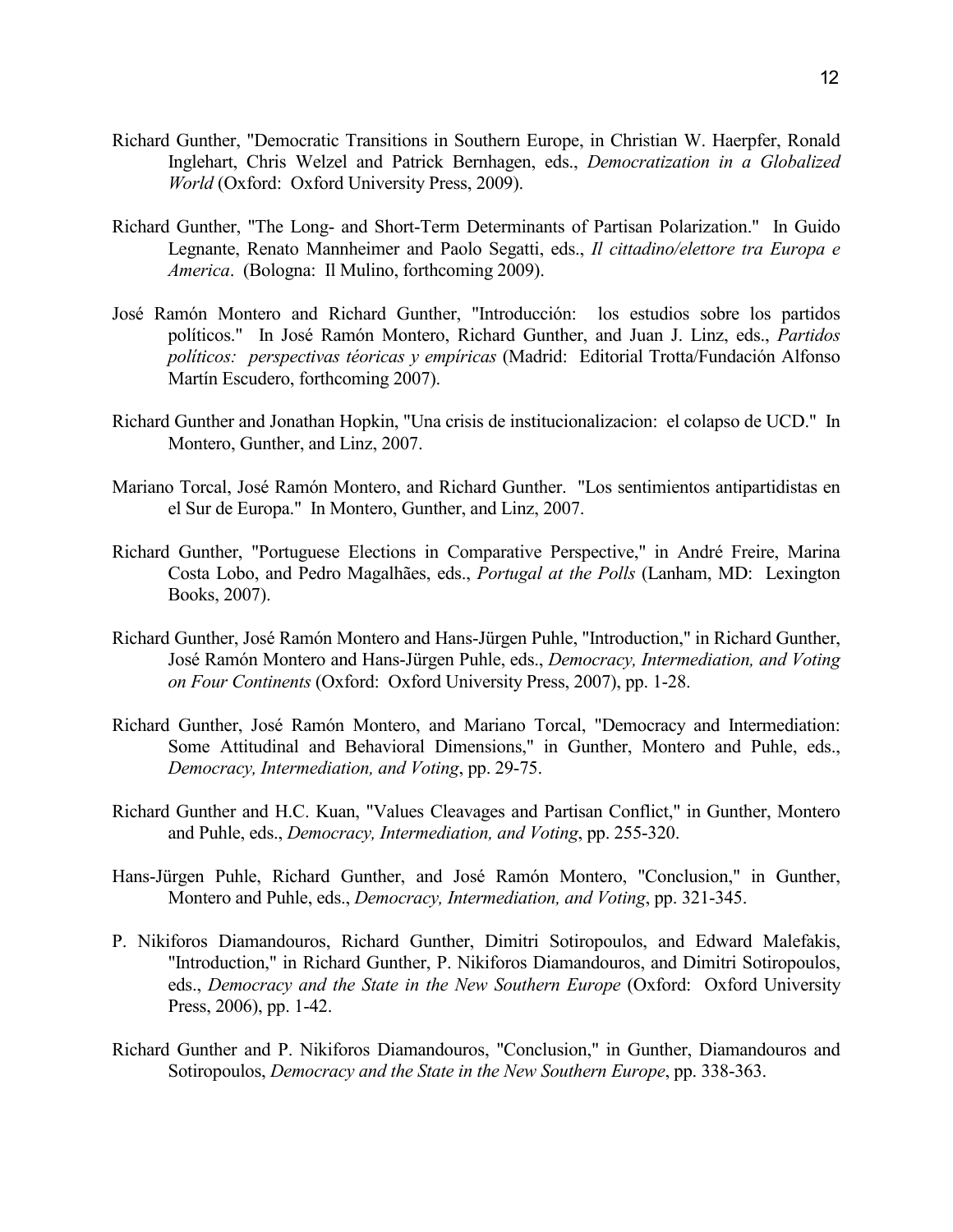- Richard Gunther and José Ramón Montero, "The Multidimensionality of Attitudinal support for New Democracies: Conceptual Redefinition and Empirical Refinement," in Mariano Torcal and José Ramón Montero, eds., *Political Disaffection in Europe* (London: Routledge, 2006).
- Richard Gunther, "Parties and Electoral Behavior in Southern Europe." *Comparative Politics*, 37, April 2005, 253-274.
- José Ramón Montero, Mariano Torcal, and Richard Gunther, "Los sentimientos antipertidistas en el Sur de Europa," in Juan Montabes, Julio Iglesias, mario Caciagli and Miguel Beltrán, eds., *Instituciones y procesos políticos. Homenaje a José Cazorla*. Madrid: Centro de Investigaciones Sociológicas, 2005.
- Richard Gunther, "As eleições portuguesas em perspectiva comparada: partidos e comportamento eleitoral na Europa do Sul," in André Freire, Marina Costa Lobo and Pedro Magalhães, *Portugal a Votos: As eleições legislativas de 2002*. )Lisboa: Imprensa da Ciências Sociais, 2004.)
- José Ramón Montero and Richard Gunther, "Los estudios sobre los partidos políticos: un revisión crítica" in José Antonio Portero Molina, ed., *Conocimiento y realidad* (Salamanca: Editorial San Esteban/Universidad de Granada, 2004).
- José Ramón Montero, Mariano Torcal and Richard Gunther, "Les sentiments antipartis en Europe du Sud," *Pôle Sud: Revue de Science Politique de L'Europe Méridionale*, 20, May 2004, 167-190.
- Mariano Torcal, José Ramón Montero and Richard Gunther, "Ciudadanos y partidos en el sur de Europa: los sentimientos antipartidistas." *Revista Española de Investigaciones Sociológicas* 101, enero-marzo 2003, 9-48.
- Richard Gunther and José Ramón Montero, "Legitimidade política em novas democracias." *Opinião Pública* [São Paolo], 9, #1, abril 2003, 1-43.
- Richard Gunther, "La democracia portuguesa en perspectiva comparada," in António Barreto, Braulio Gómez Fortes and Pedro Magalhães, eds., *Portugal: democracia y sistema político* (Madrid: Siglo XXI, 2003).
- Richard Gunther and Larry Diamond, "Species of Political Parties: A New Typology." *Party Politics*, 9, #2, winter 2003, 167-199.
- José Ramón Montero and Richard Gunther, "Los estudios sobre los partidos políticos: un revisión crítica. *Revista de Estudios Políticos*, 118, Oct-Dec. 2002, 9-38. Revised version also published in José Antonio Portero Molina, ed., *Conocimiento y realidad* (Salamanca: Editorial San Esteban/Universidad de Granada, 2004).

Richard Gunther, "A democracia portuguesa em perspectiva comparada," *Análise Social*, 162,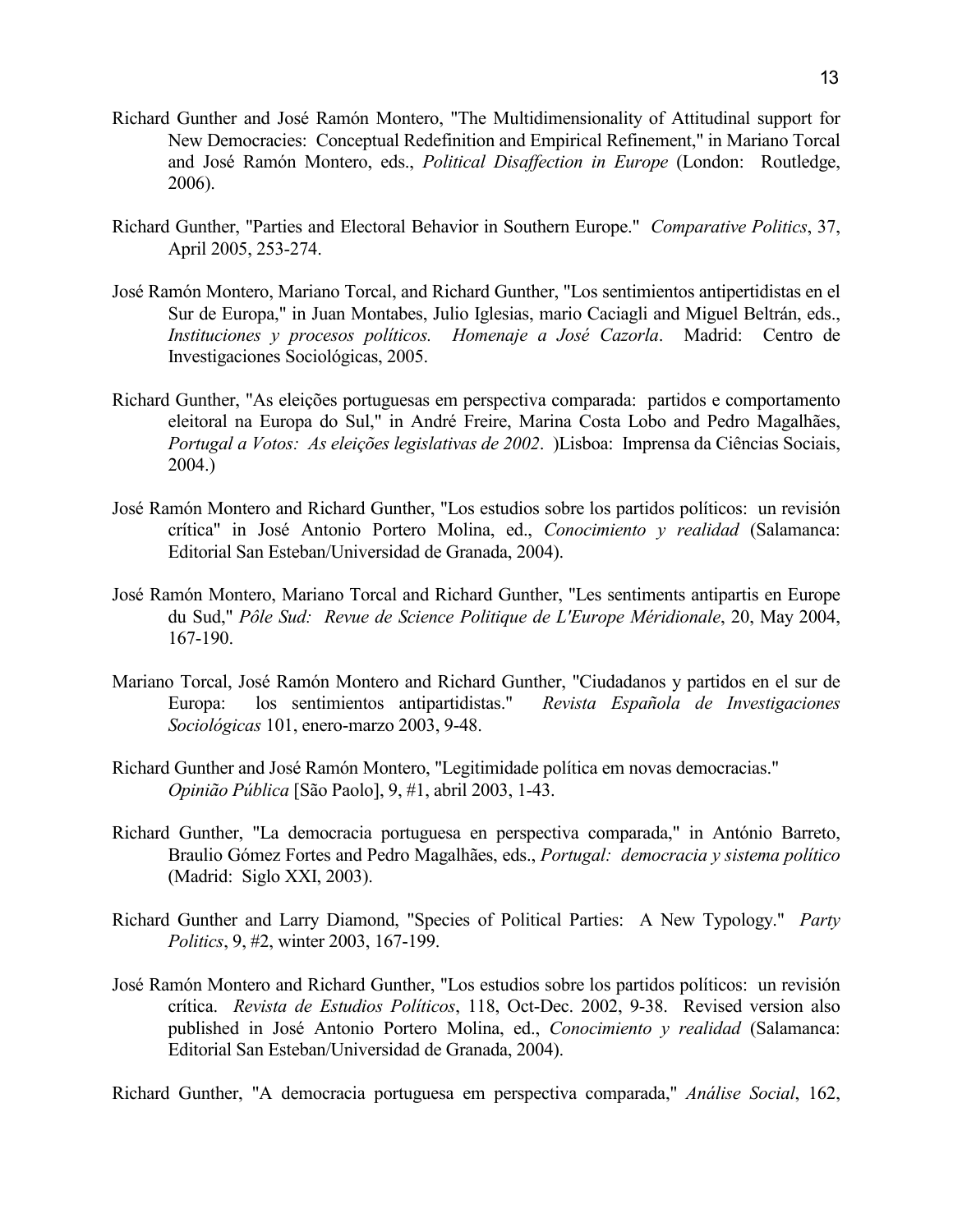spring 2002, 91-119.

- Richard Gunther and José Ramón Montero, "Die Multidimensionalität der Einstellungen zur Demokratie: Das Beispiel Spanien," in Marcus Gräser, Christian Lammert and Söhnke Schreyer, eds., *Staat, Nation, Demokratie: Traditionen und Perspektiven moderner Gesellschaften* (Göttingen: Vandenhoeck & Ruprecht, 2001)
- Richard Gunther and José Ramón Montero, "The Media and Democratization in Spain." *European Political Science*, 1, #1, 2001, 13-16.
- José Ramón Montero and Richard Gunther, "Introduction: Reviewing and Reassessing Parties," in Richard Gunther, José Ramón Montero and Juan J. Linz, eds., *Political Parties: Old Concepts and New Challenges* (Oxford and New York: Oxford University Press, forthcoming January 2002), pp. 1-38.
- Richard Gunther and Jonathan Hopkin, "A Crisis of Institutionalization: The Collapse of the UCD in Spain," in Gunther, Montero and Linz, eds., *Political Parties: Old Concepts and New Challenges*, pp. 191-232.
- Mariano Torcal, Richard Gunther and José Ramón Montero, "Antiparty Sentiments in Southern Europe," in Gunther, Montero and Linz, eds., *Political Parties: Old Concepts and New Challenges*, pp. 257-290.
- Larry Diamond and Richard Gunther, "Introduction," in Diamond and Gunther, eds., *Political Parties and Democracy* (Baltimore and London: Johns Hopkins University Press, forthcoming November 2001), 37 pages.
- Richard Gunther and Larry Diamond, "Types and Functions of Parties," in Diamond and Gunther, *Political Parties and Democracy*, 45 pages.
- P. Nikiforos Diamandouros and Richard Gunther, "Preface: The New Southern Europe," in Diamandouros and Gunther, eds., *Parties, Politics and Democracy in the New Southern Europe* (Baltimore and London: Johns Hopkins University Press, 2001), xi-xviii.
- P. Nikiforos Diamandouros and Richard Gunther, "Introduction," in Diamandouros and Gunther, eds., *Parties, Politics and Democracy*, pp. 1-15.
- Thomas C. Bruneau, P. Nikiforos Diamandouros, Richard Gunther, Leonardo Morlino Morlino, Arend Lijphart and Risa A. Brooks, "Democracy, Southern European Style?" in in Diamandouros and Gunther, eds., *Parties, Politics and Democracy*, pp. 16-82.
- Richard Gunther and José Ramón Montero, "The Anchors of Partisanship: A Comparative Analysis of Voting Behavior in Four Southern European Democracies," in Diamandouros and Gunther, eds., *Parties, Politics and Democracy*, pp. 83-153.

Richard Gunther and P. Nikiforos Diamandouros, "Conclusion: Parties, Politics and Democracy in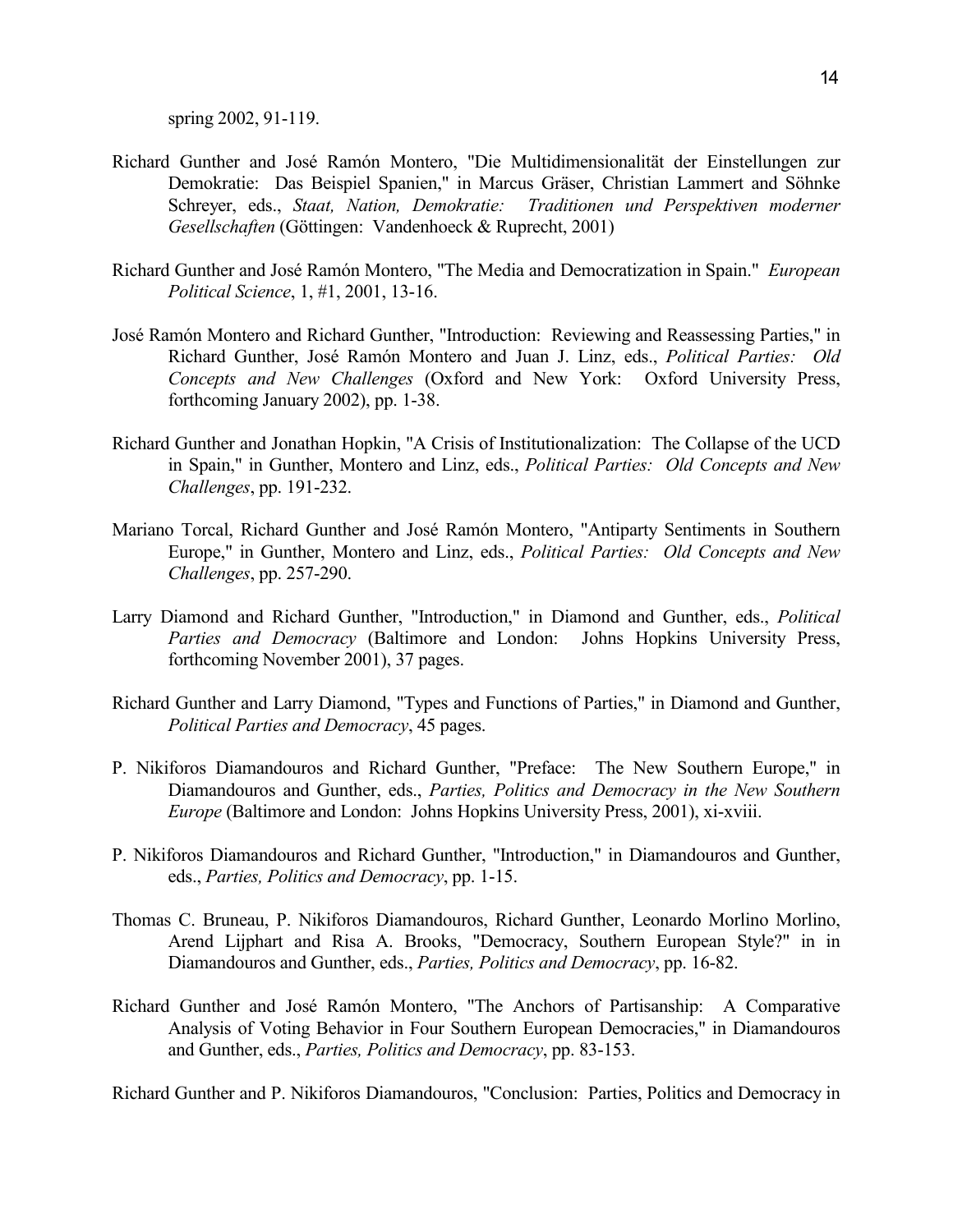the New Southern Europe," In Diamandouros and Gunther, eds., *Parties, Politics and Democracy*, pp. 388-398.

- Richard Gunther, P. Nikiforos Diamandouros and Hans-Jürgen Puhle, "Democratic Consolidation: O'Donnell's `Illusions'" (reprint of October 1996 *Journal of Democracy* article). In *The Global Diversity of Democracy* (Baltimore: Johns Hopkins University Press, 2001).
- Richard Gunther, "Opening a Dialogue on Institutional Choice in Indonesia: Presidential, Parliamentary and Semi-Presidential Systems," in Mochtar Pabottingi and R. William Liddle, eds., *Toward Political Structural Reform in Post-New Order Indonesia* (Jakarta: LIPI, 2001).
- Richard Gunther, "Membuka Dialog Mengenai Pilihan Institusi Di Indonesia: Sistem Presidentil, Parlementer, dan Semi-Presidentil," in Ikrar Nusa Bhakti, Riza Sihbudi and R. William Liddle, eds., *Menjauhi demokrasi kaum penjahat: belajar dari kekeliruan negara-negara lain*. Mizan: Jakarta, 2001.
- Anthony Mughan and Richard Gunther, "The Media in Democratic and Non-Democratic Regimes: A Multilevel Perspective," in Richard Gunther and Anthony Mughan, eds., *Democracy and the Media: A Comparative Perspective* (Cambridge and New York: Cambridge University Press, 2000), pp. 1-27.
- Richard Gunther and Anthony Mughan, "The Political Impact of the Media: A Reassessment," in Gunther and Mughan, *Democracy and the Media*, pp. 402-448.
- Richard Gunther, José Ramón Montero and José Ignacio Wert, "The Media and Politics in Spain: From Dictatorship to Democracy," in Gunther and Mughan, *Democracy and the Media*, pp. 28-84.
- Richard Gunther, "The Relative Merits (and Weaknesses) of Presidential, Parliamentary and Semi-Presidential Systems." *Jurnal Demokrasi & Ham*, 1, Mei-Agustus, 2000, 57-88.
- José Ramón Montero, Richard Gunther, and Mariano Torcal, "La démocratie en Espagne: légitimité, mécontentement et désaffection." *Revue Française de Science Politique*, 49, 2, avril, 1999, pp. 171-204.
- "The Relative Merits (and Weaknesses) of Presidential, Parliamentary and Semi-Presidential Systems: The Background to Constitutional Reform," *Journal of Social Sciences and Philosophy* (Taipei), 11, March, 1999, pp. 61-91. An abbreviated version is also published in Chinese.
- José Ramón Montero, Richard Gunther, and Mariano Torcal, "Actitudes hacia la democracia en España: Legitimidad, descontento y desafección," *Revista Española de Investigaciones Sociológicas*," 83, julio-septiembre 1998, 9-40.
- Also published as "Legitimidad, descontento y desafección: El caso español," *Estudios Públicos* (Santiago, Chile), 74, otoño 1999, pp.107-149.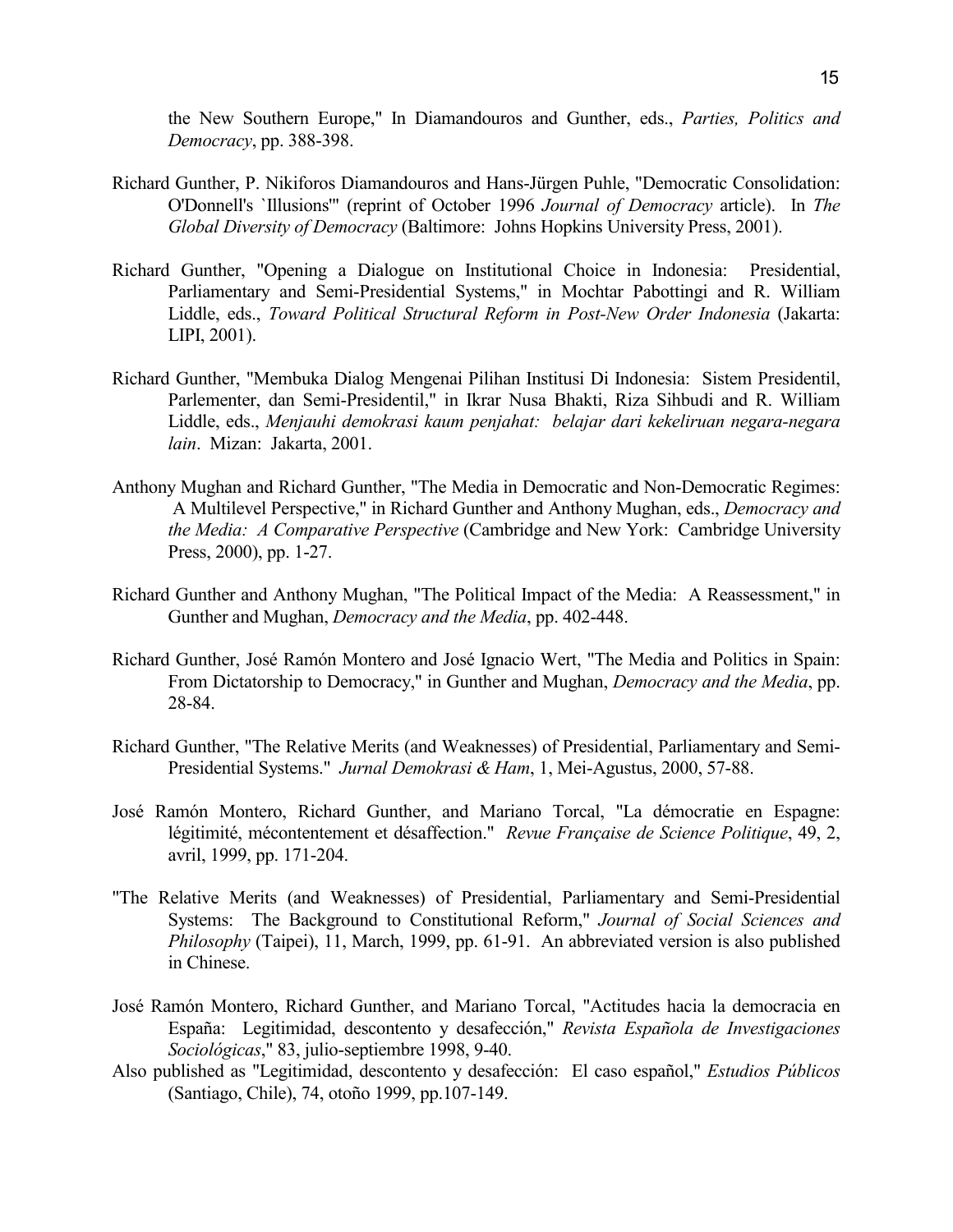- José Ramón Montero, Richard Gunther, and Mariano Torcal, "Sentimientos antipartidistas en el sur de Europa: una exploración preliminar," in Ángel Valencia Sáiz, ed., *Participación y representación políticas en las sociedades multiculturales* (Málaga: Servicio de Publicaciones de la Universidad de Málaga, 1998) pp. 131-162.
- José Ramón Montero, Richard Gunther, and Mariano Torcal, "Democracy in Spain: Legitimacy, Discontent and Disaffection," *Studies in Comparative International Development*, 32, 3, Fall 1997, 124-160.
- Richard Gunther, "Managing Democratic Consolidation in Spain: From Consensus to Majority in Institutions," in Metin Heper, Ali Kazancigil and Bert A. Rockman, eds., *Institutions and Democratic Statecraft* (Boulder, CO, and Oxford: Westview Press, 1997), pp. 263-96.
- "The Impact of Regime Change on Public Policy: The Case of Spain," *Journal of Public Policy*, vol 16, no. 2, Winter 1996, pp. 157-201; also published as "El impacto del cambio de régimen sobre las políticas públicas: el caso de España," in *Gestión y Análisis de las Políticas Públicas*, no. 9, mayo/agosto 1997, pp. 3-28.
- Richard Gunther, P. Nikiforos Diamandouros and Hans-Jürgen Puhle, "O'Donnell's `Illusions': A Rejoinder," *Journal of Democracy*, vol 7, no. 4, October 1996, pp. 151-159. Reprinted in Larry Diamond and Mark Plattner, eds., *The Global Diversity of Democracy* (Baltimore: Johns Hopkins University Press, 2001).
- Also published as "Las `ilusiones' de O'Donnell: una réplica," *Agora: Cuaderno de Estudios Políticos* (Buenos Aires), no. 6, Verano de 1997, pp. 197-208.
- P. Nikiforos Diamandouros and Richard Gunther, "Preface," in Richard Gunther, P. Nikiforos Diamandouros and Hans-Jürgen Puhle, eds., *The Politics of Democratic Consolidation: Southern Europe in Comparative Perspective* (Baltimore and London: The Johns Hopkins University Press, 1995), pp. ix-xxx.
- Richard Gunther, Hans-Jürgen Puhle and P. Nikiforos Diamandouros, "Introduction: The Politics of Democratic Consolidation," in Gunther, Diamandouros and Puhle, eds., *The Politics of Democratic Consolidation*, pp. 1-32.
- Juan J. Linz, Alfred Stepan and Richard Gunther, "Democratic Transitions and Consolidation in Southern Europe (With Reflections on Latin America and Eastern Europe)," in Gunther, Diamandouros and Puhle, eds., *The Politics of Democratic Consolidation*, pp. 77-123.
- P. Nikiforos Diamandouros, Hans-Jürgen Puhle and Richard Gunther, "Conclusion: The Consolidation of Democratic Regimes," in Gunther, Diamandouros and Puhle, eds., *The Politics of Democratic Consolidation*, pp. 389-414.
- "The Political Institutions of the European Communities," in Steven Miller, ed., *European Unification: A Conceptual Guidebook for Educators* (Eric Chess: Bloomington, IN: 1995), pp. 55-70.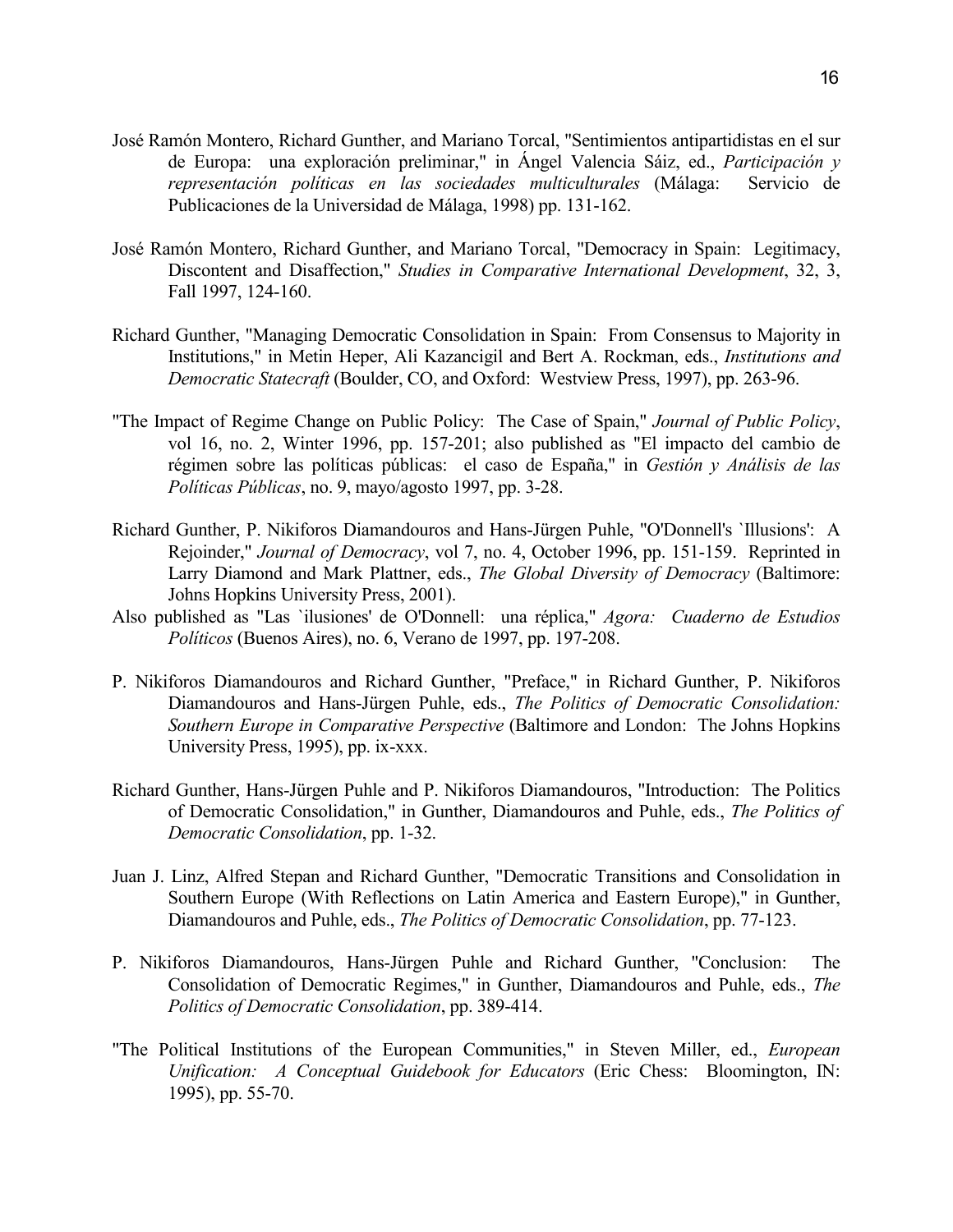- José Ramón Montero and Richard Gunther, "Sistemas `cerrados' y listas `abiertas': sobre algunas propuestas de reformas del sistema electoral en España," in José Ramón Montero, Richard Gunther, José Ignacio Wert, Julián Santamaría Ossorio and Miguel Ángel Abad López, *La reforma de régimen electoral* (Madrid: Centro de Estudios Constitucionales, 1994), 1-87.
- "Adolfo Suárez," in Seymour Martin Lipset, *et al*, eds., *The Encyclopedia of Democracy*, (Washington: Congressional Quarterly Books, 1994), 3 pages.
- Richard Gunther and José Ramón Montero, "Los anclajes del partidismo: un análisis comparado del comportamiento electoral en cuatro democracias del sur de Europa," in Pilar del Castillo, ed., *Comportamiento político y electoral* (Madrid: Centro de Investigaciones Sociológicas, 1994), pp.467-549.
- "Spain," in Stephen Chasteen, ed., *The Oxford Companion to Politics of the World* (New York and Oxford: Oxford University Press, 1993); second edition, 2000.
- Richard Gunther and Anthony Mughan, "The Separation of Powers and Conflict Management," in Bert Rockman and Kent Weaver, eds., *Do Institutions Matter: Policymaking in Presidential and Parliamentary Systems* (Washington: Brookings, 1993), pp. 272-301.
- "Preface," by Richard Gunther and John Higley, in John Higley and Richard Gunther, eds., *Elites and Democratic Consolidation in Latin America and Southern Europe* (Cambridge and New York: Cambridge University Press, 1992), pp. ix-xiv.
- Michael Burton, Richard Gunther and John Higley, "Introduction: Elite Transformations and Democratic Regimes," in Higley and Gunther, *Elites and Democratic Consolidation*, pp. 1- 37.
- Excerpted and published in Polish as "Elity a Rozwój Demokracji," in Jerzy Szczupaczy\_ski, ed., *Elity Demokracja Wybory* (Warsaw: Agencja Scholar, 1993), pp. 27-44. Also published in Jerzy Szczupaczy\_ski, ed., *Wladza i Spolecze\_stwo* (Warsaw: Wydawnictwo Naukowe Scholar, 1995), pp. 15-27.
- "Spain: The Very Model of the Modern Elite Settlement," in Higley and Gunther, *Elites and Democratic Consolidation*, pp. 38-80.
- Michael Burton, Richard Gunther and John Higley, "Elites and Democratic Consolidation in Latin America and Southern Europe: An Overview," in Higley and Gunther, *Elites and Democratic Consolidation*, pp. 323-348.
- "Electoral Laws, Party Systems and Elites: The Case of Spain," *American Political Science Review*, vol. 83, #3, 1989, pp. 835-858.
- Published in Spanish as "Leyes electorales, sistemas de partidos y élites: El caso español," *Revista Española de Investigaciones Sociológicas*, 47, julio-septiembre 1989, pp. 73-106.

Arend Lijphart, Thomas C. Bruneau, P. Nikiforos Diamandouros and Richard Gunther, "A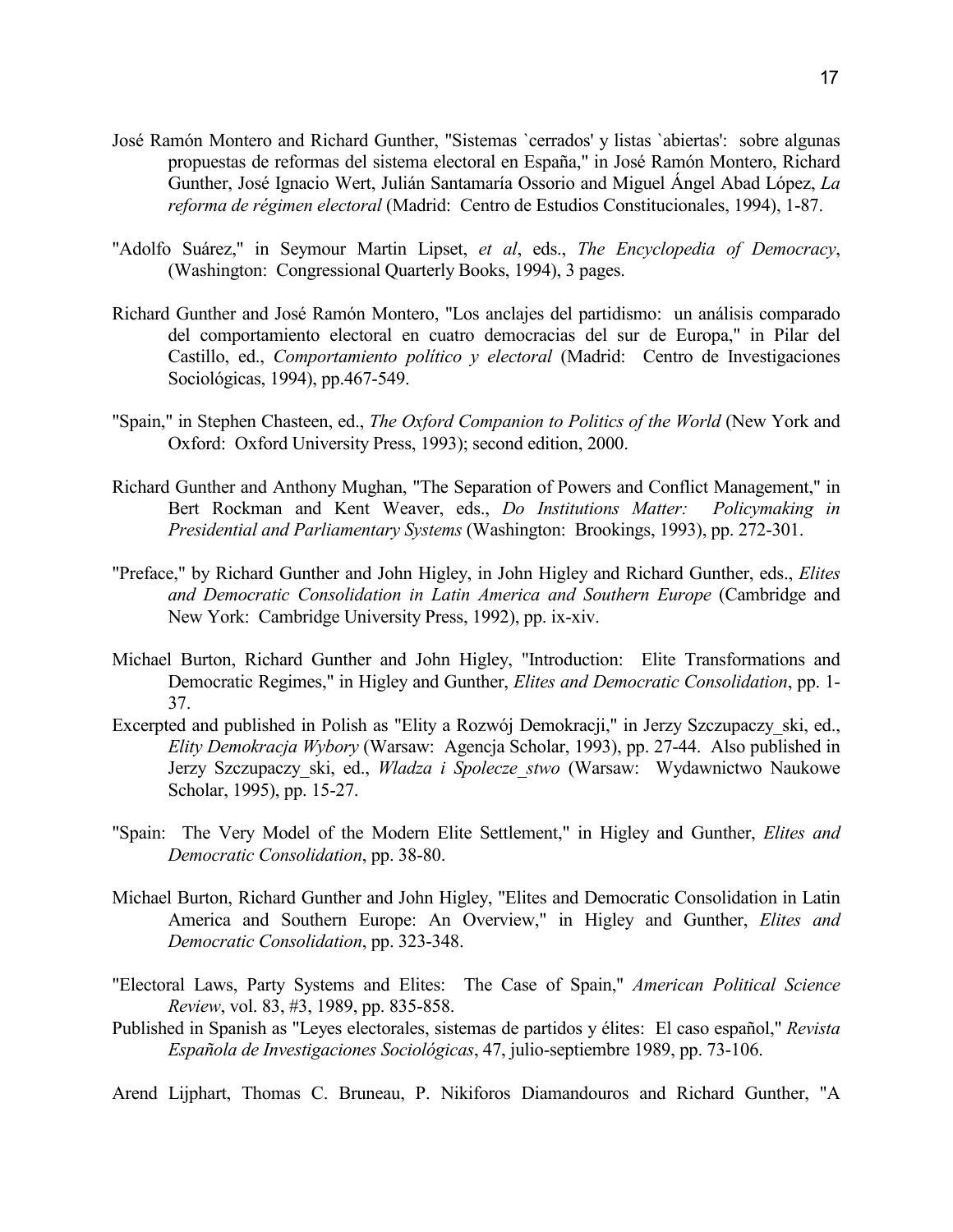Mediterranean Model of Democracy? The Southern European Democracies in Comparative Perspective," ), *West European Politics*, vol. 11, no. 4, January 1988, pp. 7-25.

- "Spain and Portugal," in Gerald A. Dorfman, ed., *Politics in Western Europe* (Stanford, CA: Hoover Institution Press, 1988), pp. 186-236.
	- Revised and updated version published in Gerald A. Dorfman and Peter J. Duignan (eds.), *Politics in Western Europe*, Second Edition (Stanford, CA: Hoover Press, 1991), pp. 214- 264.
- "Democratization and Party Building: Contradictions and Conflicts Facing Party Elites in the Spanish Transition to Democracy," in Robert P. Clark and Michael H. Haltzel, eds., *Spain in the 1980s* (Cambridge, Mass.: Ballinger, 1987), pp. 35-66.
- "Introducción," (by Richard Gunther and Goldie Shabad), in Juan J. Linz and José R. Montero, eds., *Crisis y cambio: partidos y electores en los años ochenta* (Madrid: Centro de Estudios Constitucionales, 1986), pp. XXXI-XL.
- "El realineamiento del sistema de partidos de 1982," in Linz and Montero, *Crisis y cambio*, pp. 27-70.
- "Que hubiera pasado si...?: el impacto de la normativa electoral," (by Giacomo Sani and Richard Gunther), in Linz and Montero, *Crisis y cambio*, pp. 125-154.
- "El hundimiento de UCD," in Linz and Montero, *Crisis y cambio*, pp. 433-492.
- "Los partidos comunistas de España," in Linz and Montero, *Crisis y cambio*, pp. 493-524.
- "The Spanish Socialist Workers Party: From Clandestine Opposition to Party of Government," in Stanley G. Payne, ed., *The Politics of Democratic Spain* (Chicago: Chicago Council on Foreign Relations, 1986), pp. 8-49
- "The Parties in Opposition," in Payne, ed., *The Politics of Democratic Spain*, pp. 50-110.
- "Un análisis preliminar de las alteraciones producidas en 1982 en el sistema español de partidos," *Revista de Estudios Políticos*, #45, Madrid, mayo-junio, 1985, pp. 7-41.
- "Constitutional Change in Contemporary Spain," in Keith Banting and Richard Simeon, eds., *The Politics of Constitutional Change in Industrial Nations: Redesigning State* (London: Macmillan, 1985), pp. 42-70. Released in North America under the title *Redesigning the State: The Politics of Constitutional Change in Industrial Nations* (Toronto: University of Toronto Press, 1985).
- Also published as "El proceso constituyente español," *Revista de Estudios Políticos*, #49, Madrid, enero-febrero, 1986, pp. 33-62.
- "The New Democracy, Federalism and Centralism: The Re-Shaping of the Spanish Political System," in Stanley G. Payne, Eusebio M. Mujal-Leon, Thomas D. Lancaster and Richard Gunther, *Spain's Prospects* (New York: The Spanish Institute, 1985), pp. 36-41.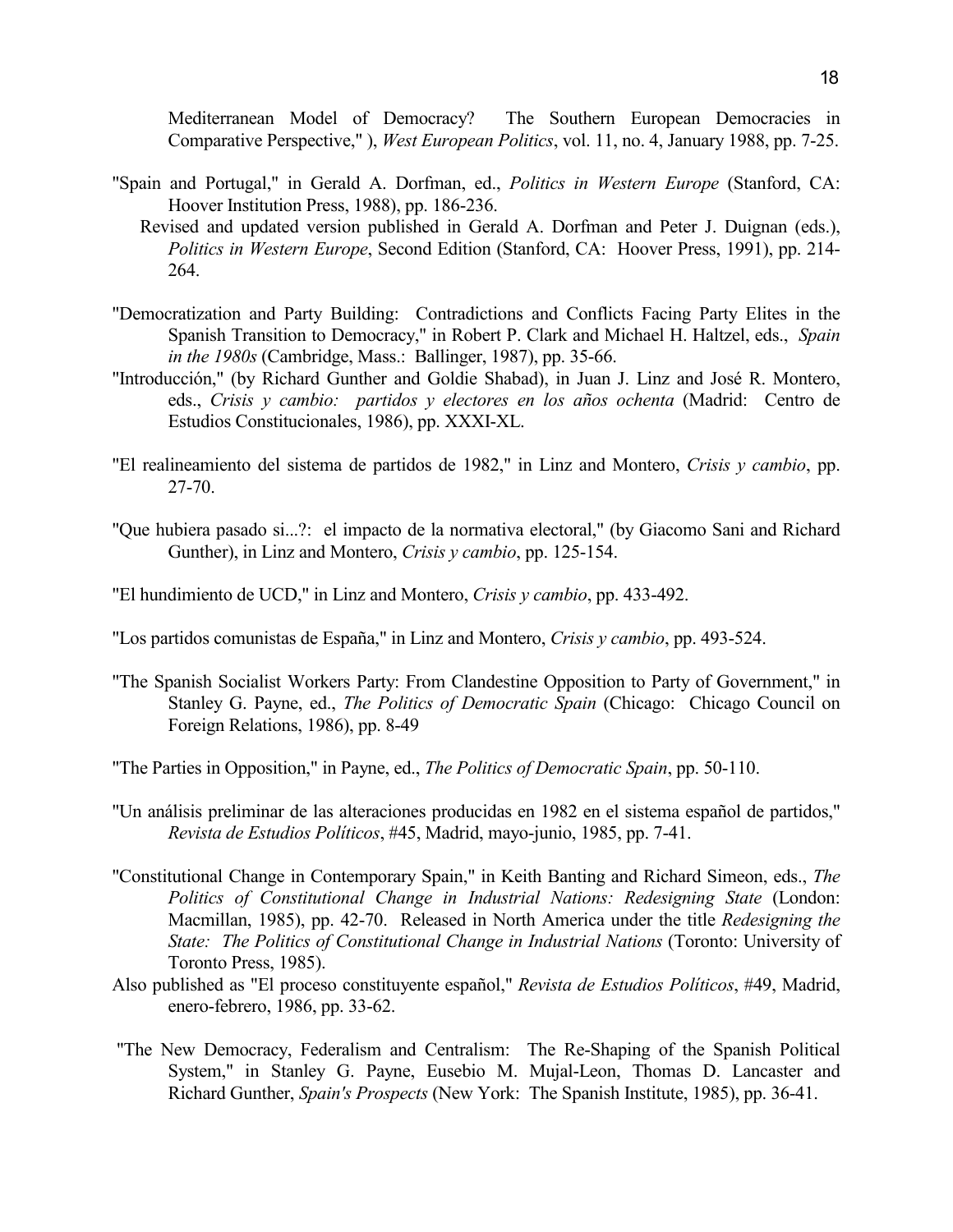- "Ökonomische Planung in einem autoritären System", in Peter Waldmann, Walther Bernecker and Francisco López-Casero, eds., *Sozialer Wandel und Herrschaft im Spanien Francos* (Paderborn: Schöningh, 1984), pp. 305-322.
- Goldie Shabad and Richard Gunther, "Language, Nationalism and Political Conflict in Spain," *Comparative Politics*, July, 1982, pp. 443-477.
- "Political Evolution Toward Democracy: Political Parties," in John Crispin, José Luis Cagigao and Enrique Pupo Walker, eds., *Spain 1975-1980: The Conflicts and Achievements of Democracy* (Madrid and Mexico, D.F.: Editorial Porrúa, 1982), pp. 159-191.
	- Also published as "Evolución hacia la democracia: partidos políticos", in Crispin, Cagigao and Pupo Walker, eds., *Los conflictos y logros de democracia: España 1975-1980*, pp. 157-190 (Madrid and Mexico, D.F.: Editorial Porrúa, 1982).
- "Party Strategies and Mass Cleavages in the 1979 Spanish Parliamentary Election," (by Richard Gunther, Giacomo Sani and Goldie Shabad), *World Affairs*, vol. 143, #2, Fall, 1980, pp. 163-216.
	- Also published as "Estrategias de los partidos y escisiones de masas en las elecciones parlamentarias españolas de 1979," *Revista de Derecho Político*, #11, otoño 1981, pp. 141-186.
- Richard Gunther and Roger Blough, "Conflicto Religioso y Consenso en España: Historia de dos Constituciones," *Revista de Estudios Políticos*, #14, Madrid, marzo-abril, 1980, pp. 65-109.
	- Also published in English as "Religious Conflict and Consensus in Spain: A Tale of Two Constitutions," *World Affairs*, vol. 143, #4, Spring 1981, pp. 366-412;
	- and as "O Conflito Religioso e o Consenso na Espanha: Um Relato de Duas Constituicoes," in Gilberto Dupas, ed., *A Transiçao Que Deu Certo* (São Paolo: Trajetoria Cultural, 1989), pp. 269-323
- "Indicators of Economic and Military Interdependence," Appendix to Ernst B. Haas, *The Obsolescence of Regional Integration Theory* (Berkeley: Institute of International Studies, University of California, 1975), pp. 102-115.

## **Translations (from Spanish)**:

- Eugenio Tironi and Guillermo Sunkel, "The Modernization of Communications: The Media in the Transition to Democracy in Chile," in Richard Gunther and Anthony Mughan, eds., *Democracy and the Media: A Comparative Perspective* (Cambridge and New York: Cambridge University Press, 2000).
- Amando de Miguel, "The Lynx and the Stork," in Richard Gunther, ed., *Politics, Society and Democracy: The Case of Spain* (Boulder: Westview Press, 1993).
- Manuel Gómez-Reino, Francisco A. Orizo, and Darío Vila Carro, "Spain: A recurrent Theme for Juan Linz," in Gunther, ed., *Politics, Society and Democracy*.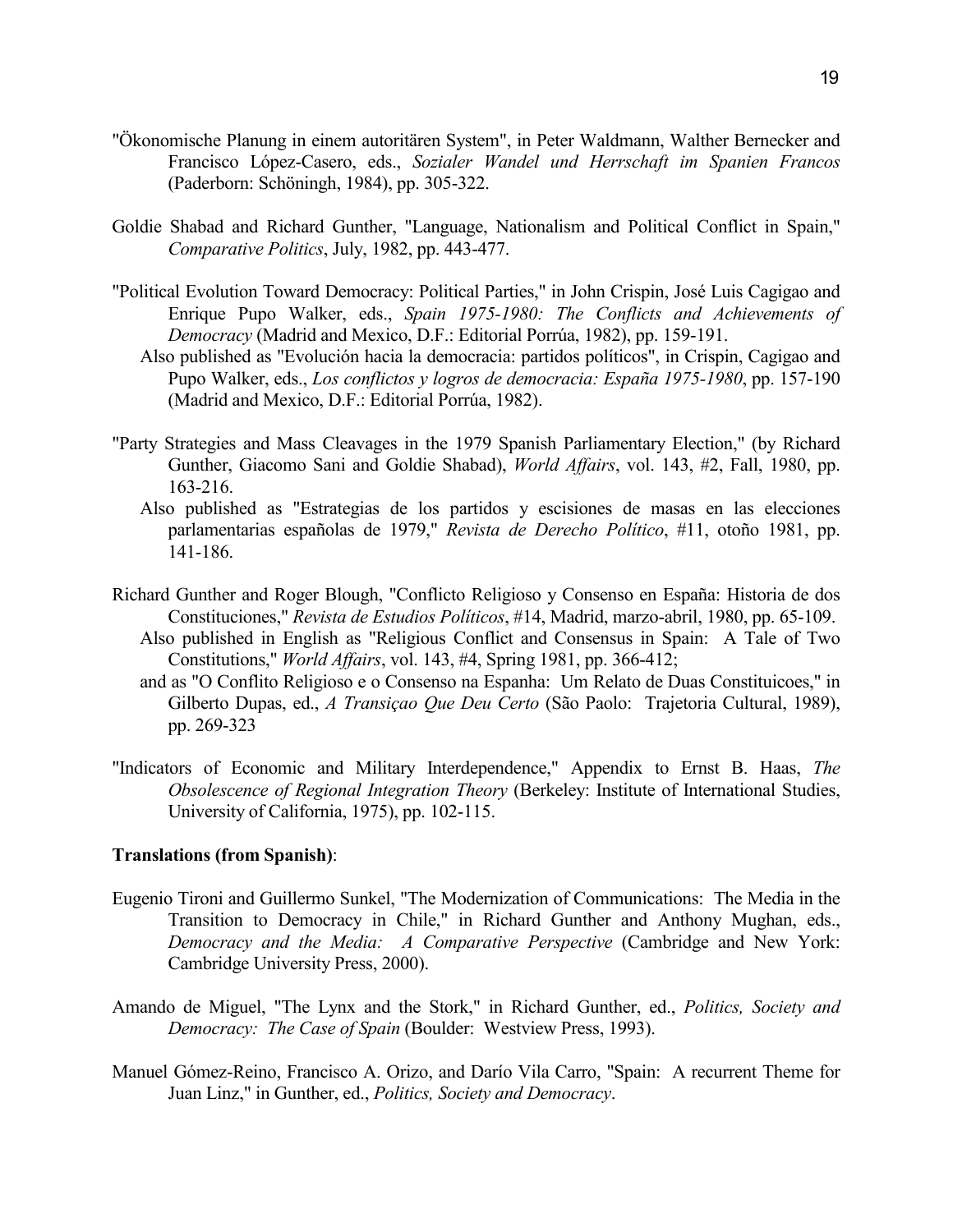- Miguel Jerez Mir, "Juan Linz's Contribution to Political Science in Spain," in Gunther, ed., *Politics, Society and Democracy*.
- José Cazorla, "The Theory and Reality of the Authoritarian Regime, Thirty Years Later," in Gunther, ed., *Politics, Society and Democracy*.
- José Ramón Montero, "Revisiting Democratic Success: Legitimacy and the Meanings of Democracy in Spain," in Gunther, ed., *Politics, Society and Democracy*.
- Francisco J. Llera, "*Conflicto en Euskadi* Revisited," in Gunther, ed., *Politics, Society and Democracy*.
- Miguel Beltrán, "The Seventeen Spains," in Gunther, ed., *Politics, Society and Democracy*.
- Carlota Solé, "The Integration of Immigrants in an Industrialized Society," in Gunther, ed., *Politics, Society and Democracy*.
- Jesús de Miguel and Josep A. Rodríguez, "The Politics of Health Policy Reform in Spain," in Gunther, ed., *Politics, Society and Democracy*.
- Pedro González Blasco and Juan de Dios González-Anleo, "Socioeconomic Issues and the Catholic Church in Spain," in Gunther, ed., *Politics, Society and Democracy*.

#### **Professional Conference Presentations and Guest Lectures:**

- Paper presenter, chair and co-convener, Comparative National Elections Project Workshop and Conference, Nusa Dua, Indonesia, August 8-9, 2019.
- Paper presenter, Seminar on *Problems of Democratic De-consolidation in the World*, Warmadewa University, Denpasar, Indonesia, August 7, 2019.
- Paper presenter and co-organizer, Big Ten Academic Alliance Redistricting Conference: Strategic Partnership for Applied Redistricting Knowledge, University of Maryland, March 4-5, 2019.
- Paper presenter, chair and co-convener, Comparative National Elections Project Workshop and Conference, Universidad Externado de Colombia, Bogotá, Colombia, Sept. 21-22, 2019.
- Paper presenter and discussant, College of Humanities and Department of Spanish and Portuguese, Symposium on the Catalan Crisis, Ohio State University, Nov. 3, 2017.
- Panel chair and paper presenter, International Political Science Association, Poznan, Poland, July 24-29, 2016.
- Conference Convener, Chair and Discussant, Annual Meeting of the Comparative National Elections Project, Oaxaca, Mexico, July 4-5, 2015.
- Participant, Roundtable Discussion on the Quality of Democracy, Instituto Estatal Electoral y de Participación Ciudadana, Oaxaca, Mexico, July 3, 2015.
- Paper Presenter, Conference on Voters, Elections and Political Intermediation, Centro de Investigación y Docencia Económicas, Mexico City, July 2, 2015.
- Guest Lecturer, Department of Political Science, Universidade Federal de Minas Gerais, Belo Horizonte, Brazil, March 24-27, 2015.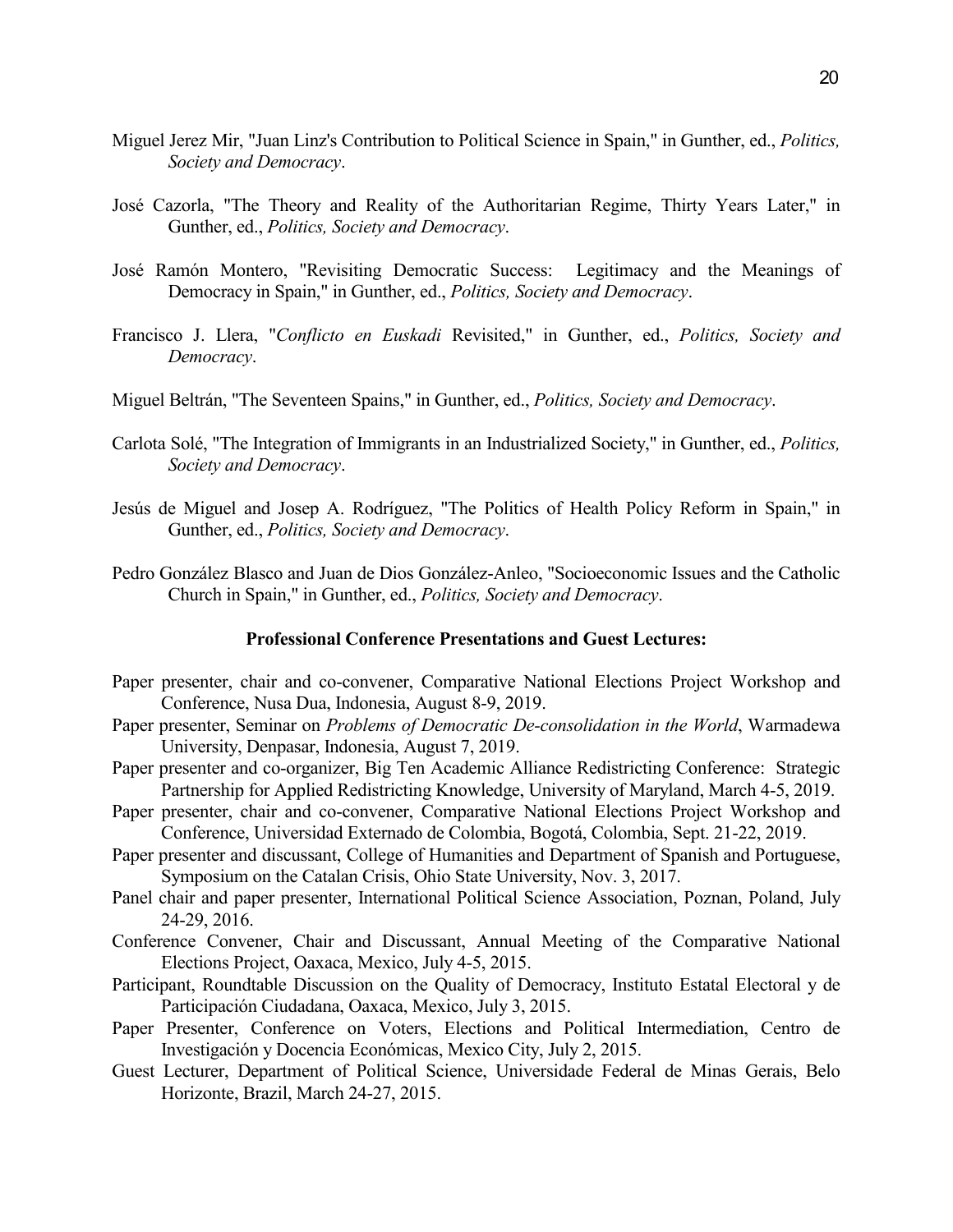- Convener, Paper Presenter and Discussant, Workshop/Conference on the Comparative National Elections project, The Mershon Center, October 17, 2014.
- Paper Presenter (two papers), International Political Science Association, Montreal, Canada, July 21-23, 2014.
- Paper Presenter, American Association of Public Opinion Research, Anaheim, CA, May 16, 2014.
- Conference Organizer, Chair, Paper Presenter and Discussant, Workshop/Conference of the Comparative National Elections Project, Marrakech, Morocco, March 14-15, 2014.
- Convener, Paper Presenter and Discussant, Workshop/Conference on the Comparative National Elections project, The Mershon Center, October 18, 2013.
- Conference Organizer, Chair, Paper Presenter and Discussant, Conference/Workshop on Values, Identities, Electoral conflict, and Democratic support in Europe, Asia, Africa and the Americas, Comparative National Elections Project, Humboldt University, Berlin, July 13- 16, 2012.
- Paper Presenter, International Political Science Association conference, Universidad Complutense de Madrid, Spain, July 7-11, 2012.
- Conference Organizer, Chair, Paper Presenter and Discussant, Conference/Workshop on Values, Identities, Electoral conflict, and Democratic support in Europe, Asia, Africa and the Americas, Comparative National Elections Project, Stellenbosch Institute for Advanced Study and University of Cape Town, Stellenbosch, South Africa, August 11-14, 2011.
- Paper Presenter, International Conference on China-Africa Relations and Public Diplomacy, Stellenbosch Institute for Advanced Study, ZTE Corporation and the Embassy of the People's Republic of China to South Africa, Stellenbosch, South Africa, August 15, 2011.
- Paper presenter, Conference on Elecciones en España, Centro de Estudios Avanzados en Ciencias Sociales, Instituto Juan March, Madrid, June 16-17, 2011.
- Paper Presenter, Conference on Spain in Europe: Not the Same as it Was?, Georgetown University, Washington DC, March 24-25, 2011.
- Paper Presenter and Conference Organizer, Comparative National Elections Project conference and workshop, Jiaotong University, Shanghai, China, July 22-24, 2010.
- Guest lecturer, Instituto de Ciências Sociais, University of Lisbon, June 14-22, 2010.
- Paper Presenter, Midwest Political Science Association annual meeting, Chicago, April 22-24, 2010.
- Paper Presenter, Seminar Series on Modern Democracies, Universidad Autónoma de Madrid February 17, 2010.
- Guest Lecturer, Graduate course on Southern European Politics, Universidad Autónoma de Madrid, February 17-19, 2010.
- Discussant, American Political Science Association Annual Meeting, Toronto, Ontario, September 3-5, 2009.
- Paper Presenter and Conference Organizer, Comparative National Elections Project conference and workshop, Rio de Janeiro, July 20-22, 2009.
- Paper Presenter, Midwest Political Science Association annual meeting, Chicago, April 2-4, 2009.
- Paper Presenter, Center for European Studies, King's College, London, Feb. 27, 2008.
- Guest lecturer, Instituto de Ciências Sociais, University of Lisbon, June 16-24, 2008.
- Conference Organizer, Chair, Paper Presenter and Discussant, Conference/Workshop on Values, Identities, Electoral conflict, and Democratic support in Europe, Asia, Africa and the Americas, Comparative National Elections Project and the Mershon Center, Maputo, Mozambique, July 17-19, 2008.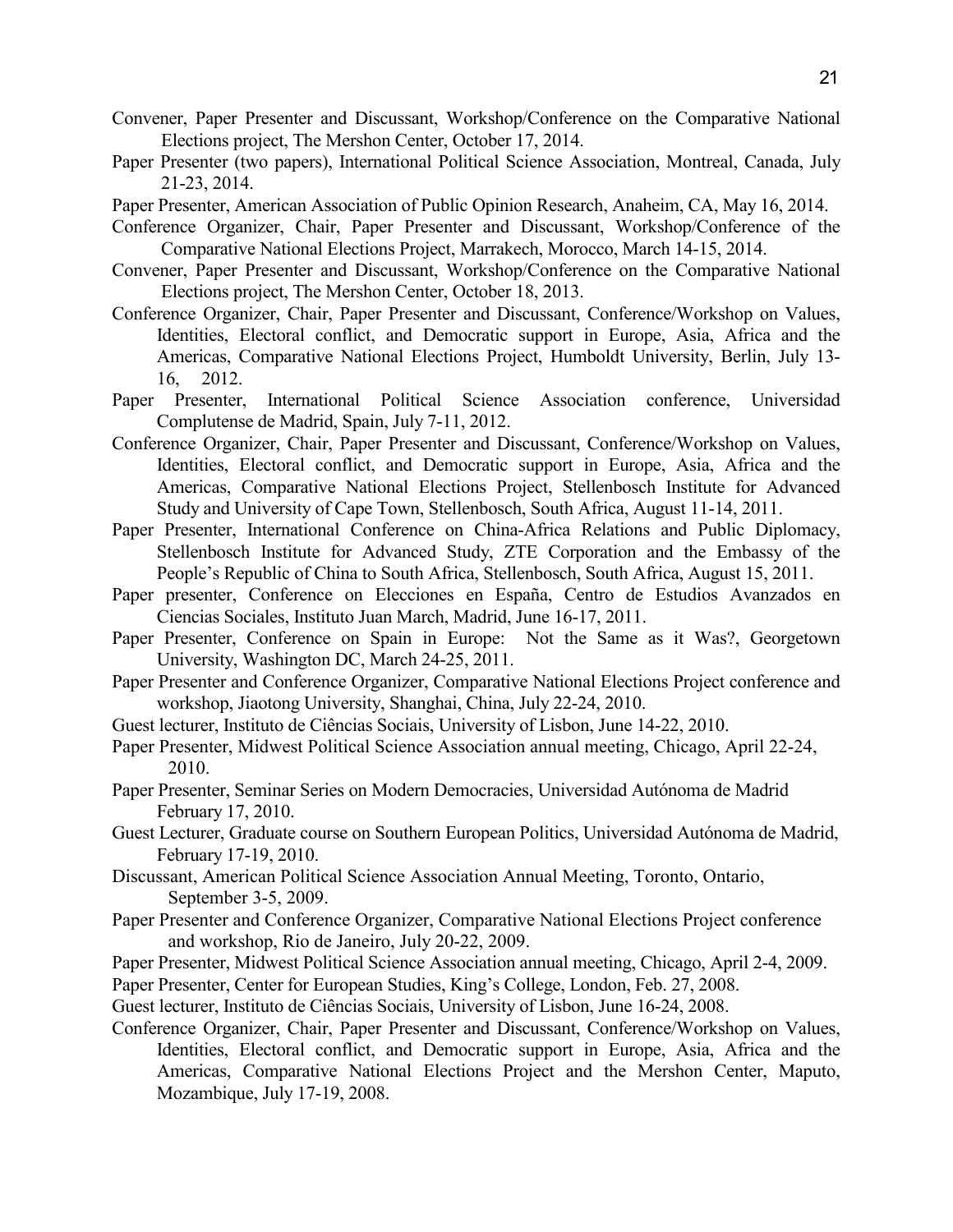- Paper Presenter and Discussant, International Conference on After the Third Wave: Problems and Challenges for the New Democracies. Taiwan Thinktank and Taiwan Foundation for Democracy, Taipei, Taiwan, August 13-14, 2007.
- Conference Organizer, Chair, Paper Presenter and Discussant, Conference/Workshop on Values, Identities, Electoral conflict, and Democratic support in Europe, Asia, Africa and the Americas, Comparative National Elections Project and the Mershon Center, Trieste, Italy, July 19-21, 2007.
- Keynote Speaker, conference on New Perspectives on the Spanish Transition to Democracy, King's College, London, May 18-19, 2007.
- Guest lecturer, Instituto de Ciências Sociais, University of Lisbon, May 7, 8, 14 and 15, 2007.
- Conference Organizer, Chair, Paper Presenter and Discussant, Comparative National Institutions
- Conference, Yunnan Institute of Chinese Culture, Kunming, People's Republic of China, July 24- 28, 2006.
- Guest lecturer, Departamento de Ciencias Políticas, Universidad Autónoma de Madrid, March 30- 31, 2006.
- Guest lecturer, Instituto de Ciências Sociais, University of Lisbon, March 27-April 4, 2006.
- Paper presenter and discussant, Conference on Prospects for Political Transition in the Middle East, Directorate of Intelligence, Office of Transnational Issues, and Office of Near Eastern and South Asian Analysis, Washington, D.C., January 18, 2006.
- Keynote Speaker, Conference of Taiwan's Election and Democratization Study, Taipei, November 12-13, 2005.
- Guest Lecturer, Department of Political Science and Election Study Center, National Cheng-chi University, Taipei, Nov. 11, 2005.
- Paper Presenter and Co-Author (two papers), Annual meeting, American Political Science Association, Washington, D.C., September 1-3, 2005
- Paper Presenter, Conference Organizer, Discussant, conference on Intermediation and Electoral Politics in Contemporary Democracies, Mateus Foundation, Vila Real, Portugal, June 22-25, 2005.
- Participant, Workshop on Politics and Cultural Change in Contemporary Democracies, Research Directorate General, European Union, Strasbourg, France, June 16-18, 2005.
- Guest Lecturer, Instituto de Ciências Sociais da Universidade de Lisboa, Lisbon, Portugal, April 8-12, 2005.
- Guest Lecturer, Department of Political Science, Universitat Pompeu Fabra, Barcelona, April 4-7, 2005.
- Paper Presenter and Discussant, conference on the 2004 Spanish general election, Fundación Alternativas and Observatorio Política Exterior Española, Madrid, April 1, 2005.
- Guest Lecturer and Discussant, symposium on Democracy, the Economy and the Middle Class, The Strassler Center, Clark University, Worcester, MA, November 12-14, 2004.
- Paper Presenter and Discussant, roundtable on Change in Political Parties, United States Agency for International Development, Washington, DC, October 1, 2004.
- Paper Presenter, colloquium series on European political studies, Center for German and European Studies, Georgetown University, Washington, DC, Sept. 20, 2004.
- Paper Presenter, Conference Organizer, Panel Chair, Discussant, conference on Electoral Mobilization, Political Participation and Attitudes Toward Democracy in Thirteen Countries,University of Cape Town, South Africa, July 26-30, 2004.
- Guest Lecturer, Instituto de Ciências Sociais da Universidade de Lisboa, Lisbon, Portugal, April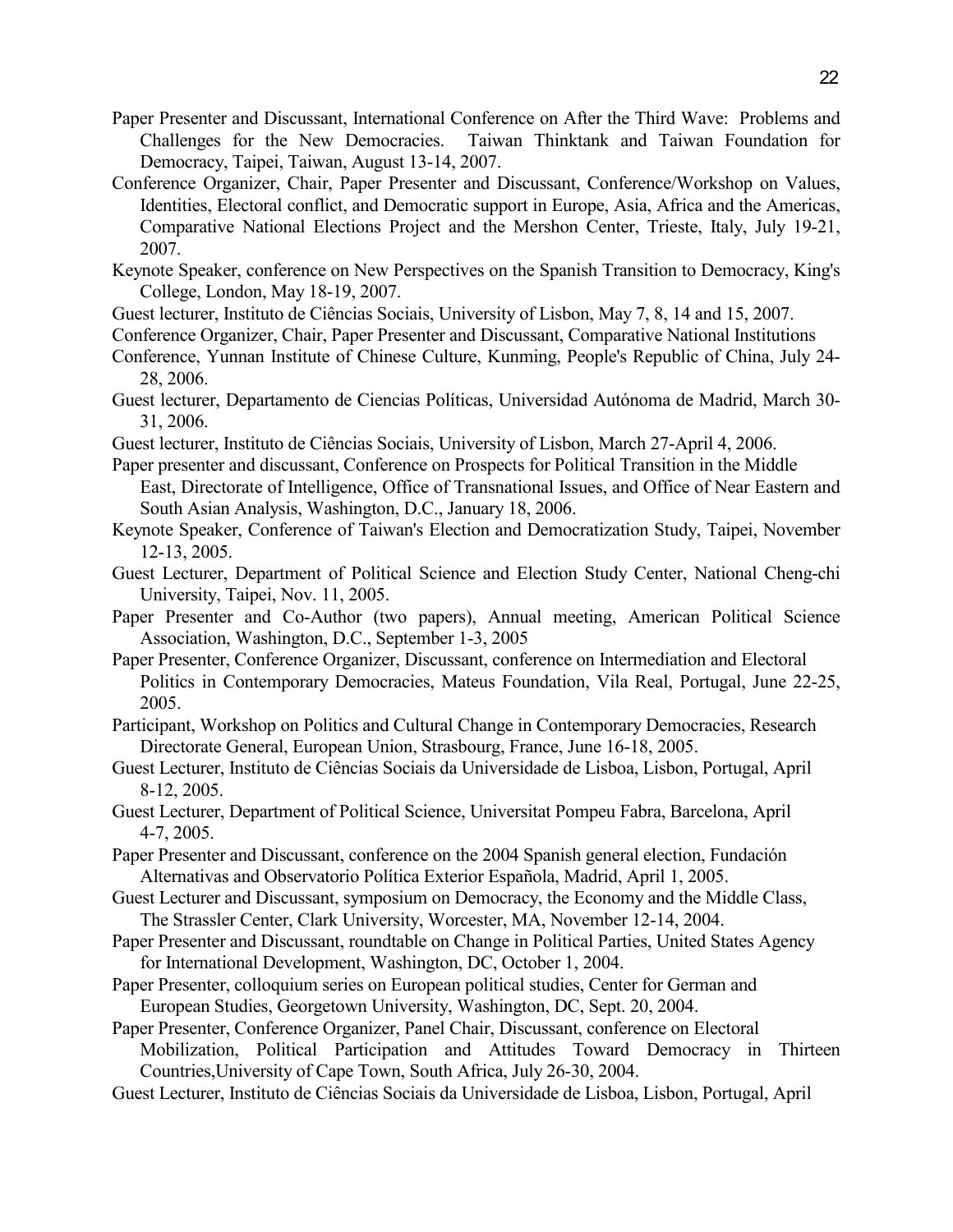20-29, 2004.

- Panel Chair and discussant, panel on Nationalism in Historical Perspective, conference on Memory and Identity: Borders and Nation in the Cultures of Spain, Ohio State University, April 2, 2004.
- Guest Lecturer, Chinese Association of Political Science and the Center for Electional Election Studies, National Chengchi University, Taipei, December 11, 2003.
- Paper Presenter, conference on How East Asians View Democracy: The Region in Global Perspective, The Comparative Study of Democratization and Value Changes in East Asia Project, College of Social Sciences, National Taiwan University, Taipei, December 8-9, 2003.
- Discussant, Conference on The Quality of Democracy: Improvement or Subversion?, Center on Democracy, Development and the Rule of Law, Institute for International Studies, Stanford University, October 10-11, 2003.
- Paper Presenter, discussant, chair and conference organizer, Conference on Democratic Consolidation and Electoral Politics in Comparative Perspective (CNEP II), The Mershon Center, Ohio State University, September 4-6, 2003.
- Paper Presenter, Forum de Reserca de Ciència Política i Social, Universitat Pompeu Fabra, Barcelona, April 28, 2003.
- Paper Presenter and discussant, Conference on Portugal a Votos: Eleições Legislativas de 2002, Fundação Luso-Americana and Instituto de Ciências Sociais, Lisbon, Portugal, February 27-28, 2003.
- Guest speaker and discussant, Working Session of Project on Constitution-Making, Peace Building and National Reconciliation, United States Institute for Peace, The Brookings Institution, Washington, DC, February 6, 2003.
- Guest speaker and discussion leader, United States Agency for International Development, Democracy and Governance Officer's Training Workshop, Washington, DC, December 9-10, 2002.
- Conference organizer, paper presenter and discussant, Conference/Workshop, The Comparative National Elections Project, Mannheim, Germany, June 30-July 2, 2002.
- Conference organizer, paper presenter and discussant, Conference/workshop of the Comparative National Elections Project, Santiago, Chile, December 10-14, 2001.
- Paper Co-Author, V Congreso Español de Ciencia Política, La Laguna, Tenerife, Spain, September 26-28, 2001.
- Paper Presenter, Annual meeting of American Political Science Association, San Francisco, August 30-September 2, 2001.
- Paper Discussant, Conference on Consolidating Indonesian Democracy, The Mershon Center, Ohio State University, May 11-13, 2001.
- Guest Speaker, Center for European Studies, Harvard University, April 20, 2001.
- Paper Presenter, Conference A desafección política nas democracias europeas, Santiago de Compostela, Spain, October 19-21, 2000.
- Organizer, Chair, Paper Presenter and Discussant, Conference/Workshop of the Comparative National Elections Project, Yogyakarta, Indonesia, July 14-18, 2000.
- Opening Speaker, Closing Speaker and Paper Presenter, Workshop on The Modernization of Southern European Society and Politics, Bureau of Intelligence and Research, U.S. Department of State, Washington, DC, February 4, 2000.
- Paper Presenter, Seminar Series on Comparative Politics, The Helen Kellogg Institute for International Studies, University of Notre Dame, October 5, 1999.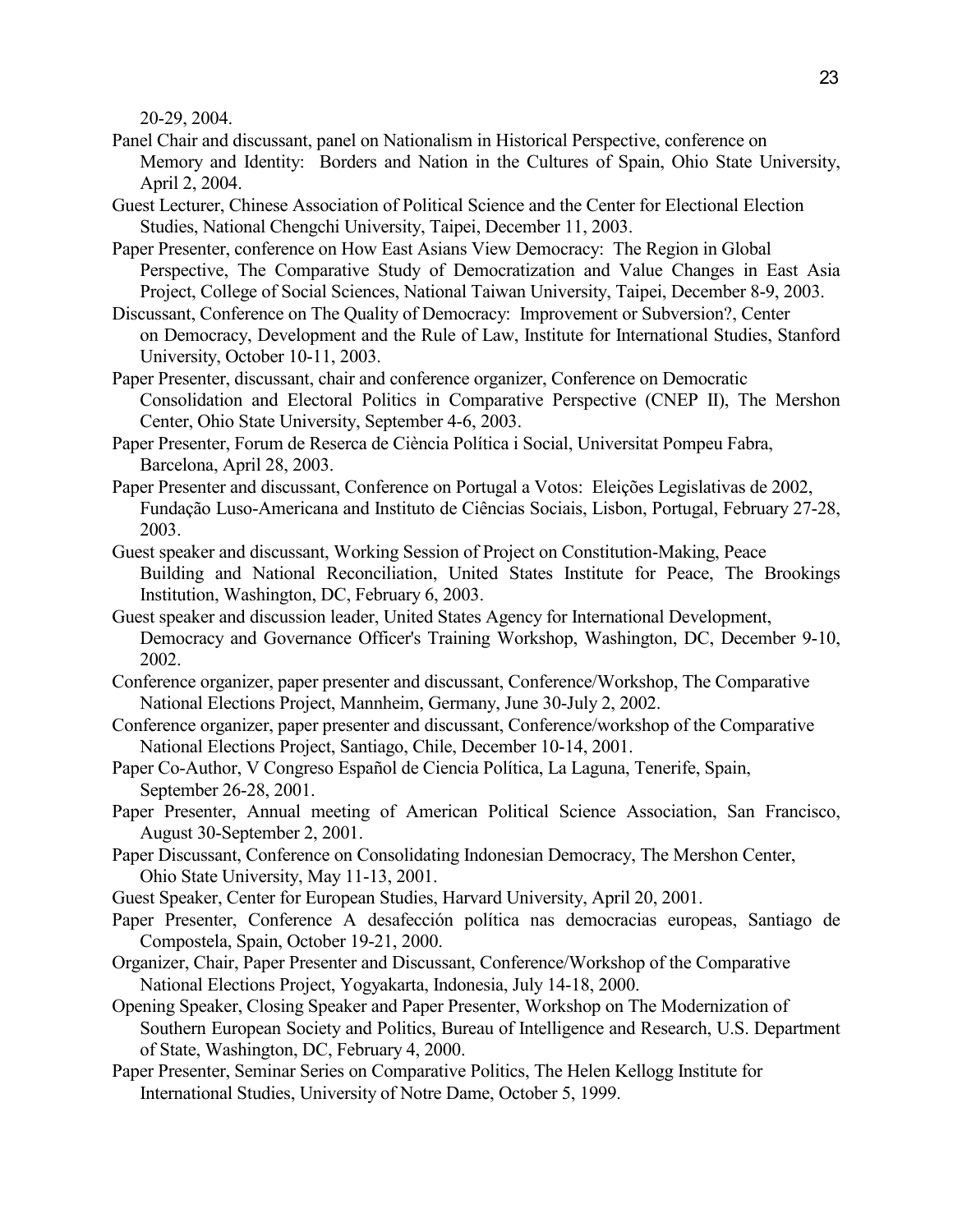- Keynote Speaker, Conference on *A Democracia Portuguesa: Problemas e Desafios*, Universidade Católica Portuguesa, Lisbon, May 7, 1999.
- Organizer, Chair and Discussant, Conference/Workshop of the Comparative National Elections Project, Budapest, Hungary, June 24-26, 1999.
- Guest Lecturer, Center for Advanced Studies in the Social Sciences, Fundación Juan March, Madrid, May 4-6, 1998.
- Conference Organizer and Discussant, Subcommittee on Southern Europe, Social Science Research Council, Bologna, Italy, June 29, 1998.
- Paper Presenter, International Conference on Democrazie Transizione Politica Scelte Elettorali, Istituto Cattaneo, Bologna, July 1, 1998.
- Paper Presenter, Conference on Political Change in Indonesia, Jakarta, August 12-14, 1998.
- Discussant, conference on Managing Pluralism: Twenty Years of Spanish Democracy, National Endowment for Democracy and Instituto Universitario Ortega y Gasset, Washington, DC, September 17, 1998.
- Guest Speaker, Center for West European Studies, University of California at Berkeley, April 24-25, 1997.
- Paper Presenter and Discussant, International Roundtable on Constitution Choice, Institute of Social Sciences, Academia Sinica, Taipei, Taiwan, May 31, 1997.
- Guest Lecturer, Wuhan University, Hubei Province, People's Republic of China, June 3-10, 1997.
- Paper Presenter, SSRC follow-up conference on Culture Change in the New Southern Europe, Palma de Mallorca, Spain, June 28-29, 1996.
- Paper Presenter, Comparative National Elections Project Conference, Fundación Juan March, Madrid, July 4-6, 1996.
- Discussant, Conference on Dilemmas of Transition: The Hungarian Experience, Hungarian Research Institute of Canada, Trinity College, University of Toronto, Canada, September 27-28, 1996.
- Co-Organizer, Panel Chair and Report Presenter, Conference on International Activities in Changing Global and Regional Contexts: The CIC Agenda, Indiana University, Bloomington, Indiana, September 29-October 1, 1996.
- Paper Co-Author, Conference on The Erosion of Confidence in Advanced Democracies, Society for Comparative Research and L'Universitè Libre de Bruxelles, Brussels, November 7-10, 1996.
- Co-Organizer, Panel Chair and Discussant, Conference on Political Parties and Democracy, National Endowment for Democracy's International Forum for Democratic Studies, Washington, D.C., November 18-19, 1996.
- Guest Speaker, Universidad del País Vasco, February 1, 1995.
- Paper Presenter, Comparative National Elections Project Conference, Ohio State University, Columbus, Ohio, March 12-14, 1995.
- Keynote Speaker, Conference on Mass Response to the Transformation of Post-Communist Societies, St. Antony's College, Oxford University, March 16-19, 1995.
- Guest Speaker, The Goethe Institute and the United States Information Agency, Athens, Greece, April 6, 1995.
- Paper Presenter, Seminar series of the Greek Political Science Association and the Department of Political Science and Public Administration, University of Athens, Greece, April 7, 1995.
- Paper Presenter, Conference Co-Organizer and Co-Chair, SSRC Conference on Culture Change in the New Southern Europe, Agios Nikolaus, Crete, Greece, July 7-9, 1995.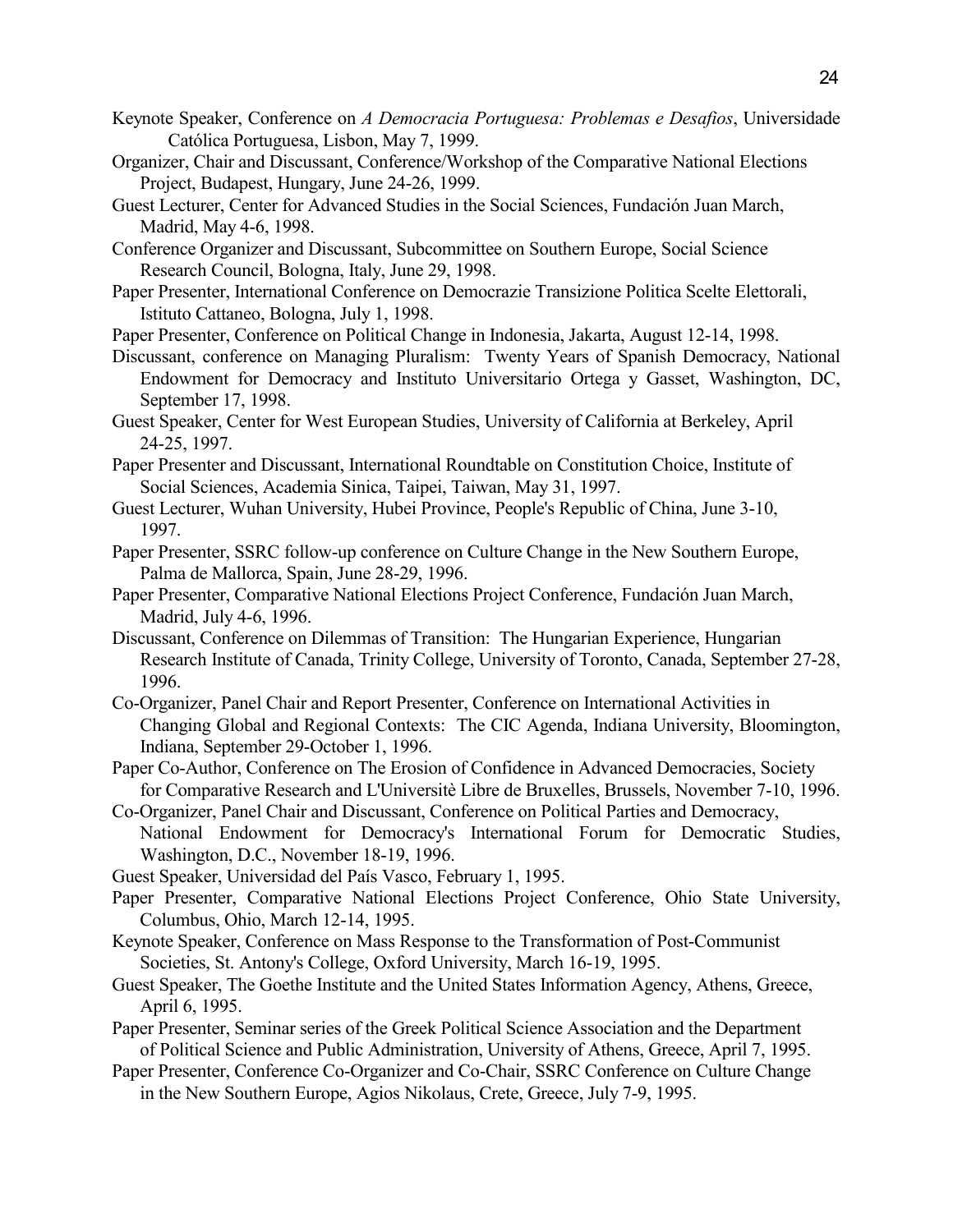- Paper Co-Author, Conference on El Sistema Electoral en España, Centro de Estudios Constitucionales, Madrid, Jan. 31, 1994.
- Guest Lecturer, Center for European Studies, Harvard University, April 25, 1994.
- Paper Presenter and Panel Chair, Conference on Electoral Reform and Democratization, Institute on Western Europe, Columbia University, April 29-30, 1994.
- Conference Co-Organizer, Co-Chair and Discussant, Follow-up conference on The Changing Functions of the State in the New Southern Europe, University of the Bosporus, Istanbul, Turkey, July 1-2, 1994.
- Paper Presenter and Discussant, Conference/Workshop of the Comparative National Elections Project, Nuffield College, Oxford, England, July 12-13, 1994.
- Paper Presenter, International Political Science Association, Sixteenth World Congress, Berlin, Germany, August 19-24, 1994.
- Paper Co-Author, Annual Meeting of American Political Science Association, New York City, September 1, 1994.
- Guest Speaker, Conference Series on Nuevas Democracias y Partidos en el Sur de Europa, Fundación Juan March, Madrid, October 25 and November 4, 1994.
- Paper Presenter and Discussant, International Symposium on Political Parties: Changing Roles in Contemporary Democracies, Centro de Estudios Avanzados en Ciencias Sociales, Instituto Juan March, Madrid, December 15-17, 1994.
- Paper Presenter, Panel Chair and Discussant, Tokyo Symposium on the Comparative National Elections Project, Tokyo, December 19-21, 1994.
- Guest Lecturer, Electoral Change in Southern Europe, Fundación CLAEH, Montevideo, Uruguay, April 3, 1993.
- Conference Co-Organizer, Co-Chair and Discussant, follow-up Conference on Economic Change in the New Southern Europe, Fondazione Levi, Venice, Italy, April 29-30, 1993.
- Conference Co-Organizer, Co-Chair and Discussant, Conference on The Changing Functions of the State in the New Southern Europe, Zentrum für Interdisciplinäre Forschung, Universität Bielefeld, Germany, July 8-10, 1993.
- Paper Presenter and Discussant, Conference on The Emergence of Party Systems in New Democracies, University of Bristol, United Kingdom, Sept. 17-19, 1993.
- Paper Co-Author, International Conference on Comportamiento Político y Electoral, Universidad Nacional de Educación a Distancia, Madrid, February 26-28, 1992.
- Conference Co-Organizer, Co-Chair and Paper Presenter, follow-up Conference on Democratic Politics in the New Southern Europe, Institute Clingendael, The Hague, Netherlands, March 26- 27, 1992.
- Guest Lecturer, Wissenschaftszentrum Berlin für Sozialforschung, Berlin, March 30, 1992.
- Conference Co-Organizer, Co-Chair and Discussant, Conference on Economic Change in the New Southern Europe, Sintra, Portugal, July 10-12, 1992.
- Conference Co-Organizer, Co-Chair and Discussant, Battelle-Mershon Conference on Mass Media Technologies and Democracy, Ohio State University, October 8-11, 1992.
- Guest Lecturer, Universidad Complutense de Madrid, May 16, 1991.
- Guest Lecturer, Universidad Autónoma de Madrid, May 16, 1991.
- Paper Presenter, Institut de Ciències Politíques i Socials, Universitat Autònoma de Barcelona, May 22, 1991.
- Paper Presenter, Conference Co-organizer, Co-chair and Discussant, Conference on Democratic Politics in the New Southern Europe, European Culture Centre, Delphi, Greece, July 6-8, 1991.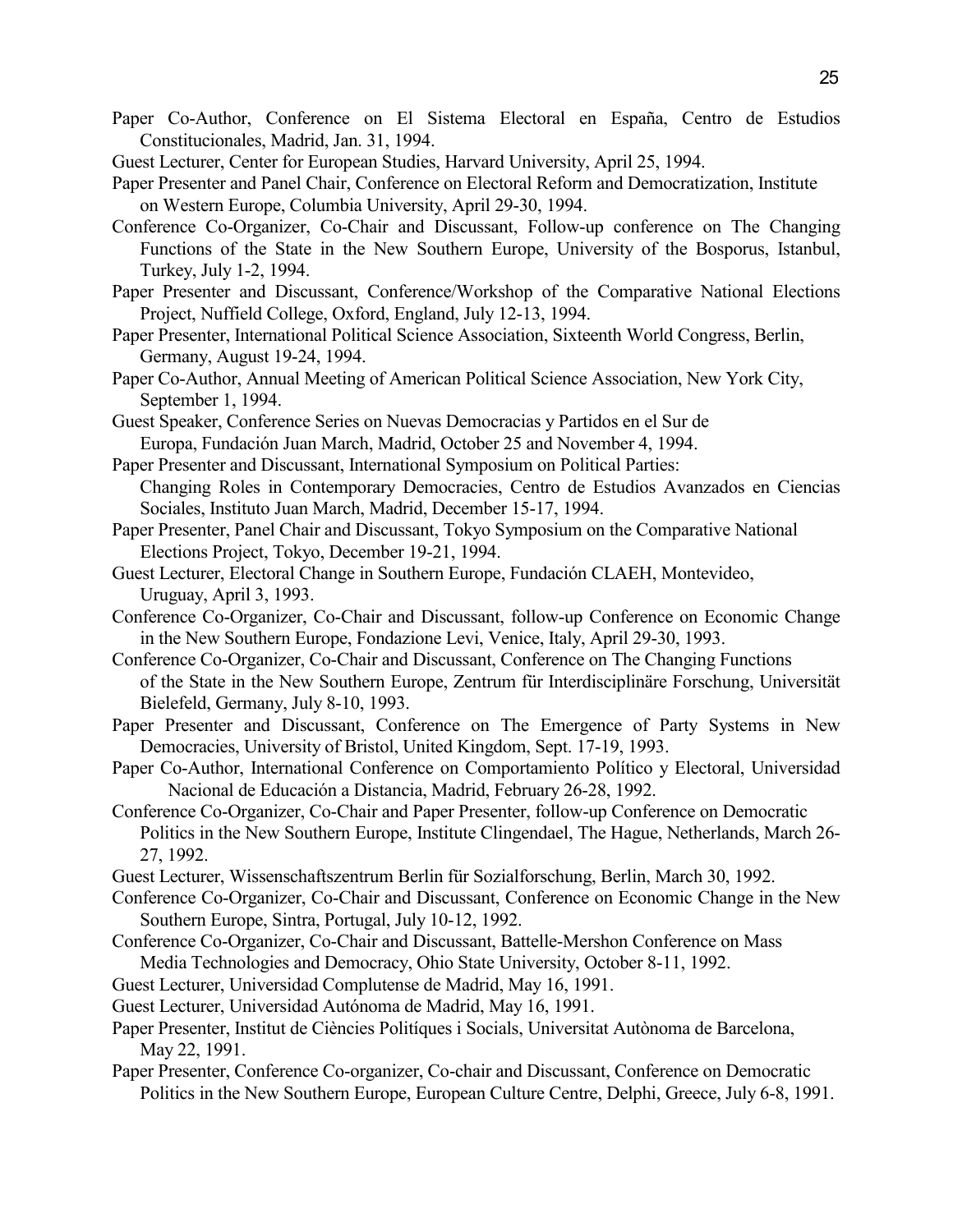- Discussant, Panel on Issues in Democratization, National Research Council, Commission on Behavioral and Social Sciences and Education, Washington, D.C., October 1-2, 1991.
- Panel Discussant, Conference on Political Institutions and their Consequences, The Brookings Institution, Washington, February 2-3, 1990.
- Conference Organizer, Co-Chair, Paper Presenter and Discussant, Conference III on Elites and Democratic Consolidation in Latin America and Southern Europe, Panajachel, Guatemala, March 16-18, 1990.
- Paper Presenter, Colloquium Series on Iberian Studies, Center for European Studies, Harvard University, April 6, 1990.
- Guest Lecturer, Universidad Complutense de Madrid, June 12, 1990.
- Paper Presenter, Institut de Ciències Politíques i Socials, Universitat Autònoma de Barcelona, July 2, 1990.
- Conference Organizer, Co-Chair and Discussant, Conference on Problems of Democratic Consolidation in Southern Europe, Centro de Estudios Avanzados en Ciéncias Sociales, Instituto Juan March de Estudios e Investigaciones, Madrid, July 6-8, 1990.
- Paper Presenter and Panel Discussant (three panels), Annual Meeting of the American Political Science Association, San Francisco, California, August 29-September 2, 1990.
- Guest Lecturer, Centro de Estudios Constitucionales, Madrid, December 10-12, 1990.
- Conference Co-Organizer, Co-Chair and Discussant, Conference on The Politics of Democratic Consolidation in Southern Europe, Dipartimento di Sociologia, Università di Roma, December 13-15, 1990.
- Paper Presenter, Seminar Series on Politics and Culture, The Hoover Institution, Stanford University, March 13, 1989.
- Discussant, Conference on Problems of Democratic Consolidation: Spain and the New Southern Europe, Werner Reimers Stiftung, Bad Homburg, West Germany, July 10-12, 1989.
- Chair and Participant, Roundtable Panel on The New Democratic Politics, American Political Science Association Annual Meeting, Atlanta, Georgia, Sept. 2, 1989.
- Guest Lecturer, Seminar Series on Democratization in Southern Europe, University of Minnesota, Minneapolis, April 21, 1988.
- Paper Presenter, International Political Science Association convention, Washington, D.C., August 29-30, 1988.
- Paper Presenter, Colloquium Series on Recent Research on Mass Politics, Survey Research Center, University of California at Berkeley, January 23, 1987.
- Paper Presenter, Conference Series on Politics and Culture, U.S. Department of State, Washington, D.C. March 19, 1987.
- Participant, Meeting on Issues in the Consolidation of Democracy in Latin America and Southern Europe in Compartive Perspective, Kellogg Institute, University of Notre Dame, April 24-25, 1987.
- Paper Presenter and Discussant, Conference on Elites and Democratization in Latin America, Institute for Latin American Studies, University of Texas at Austin, May 1-2, 1987.
- Participant, Roundtable on The Utility of the Concept of Culture in Empirical Research on Politics, Annual Meeting of the International Society of Political Psychology, San Francisco, July 4-7, 1987.
- Co-Chair, Working Group on the Consolidation of Democracy in Southern Europe, European University Institute, Badia Fiesolana, Florence, Italy, September 15-18, 1987.
- Paper Presenter and Discussant, Panel on Southern Europe in the 1980s, Conference of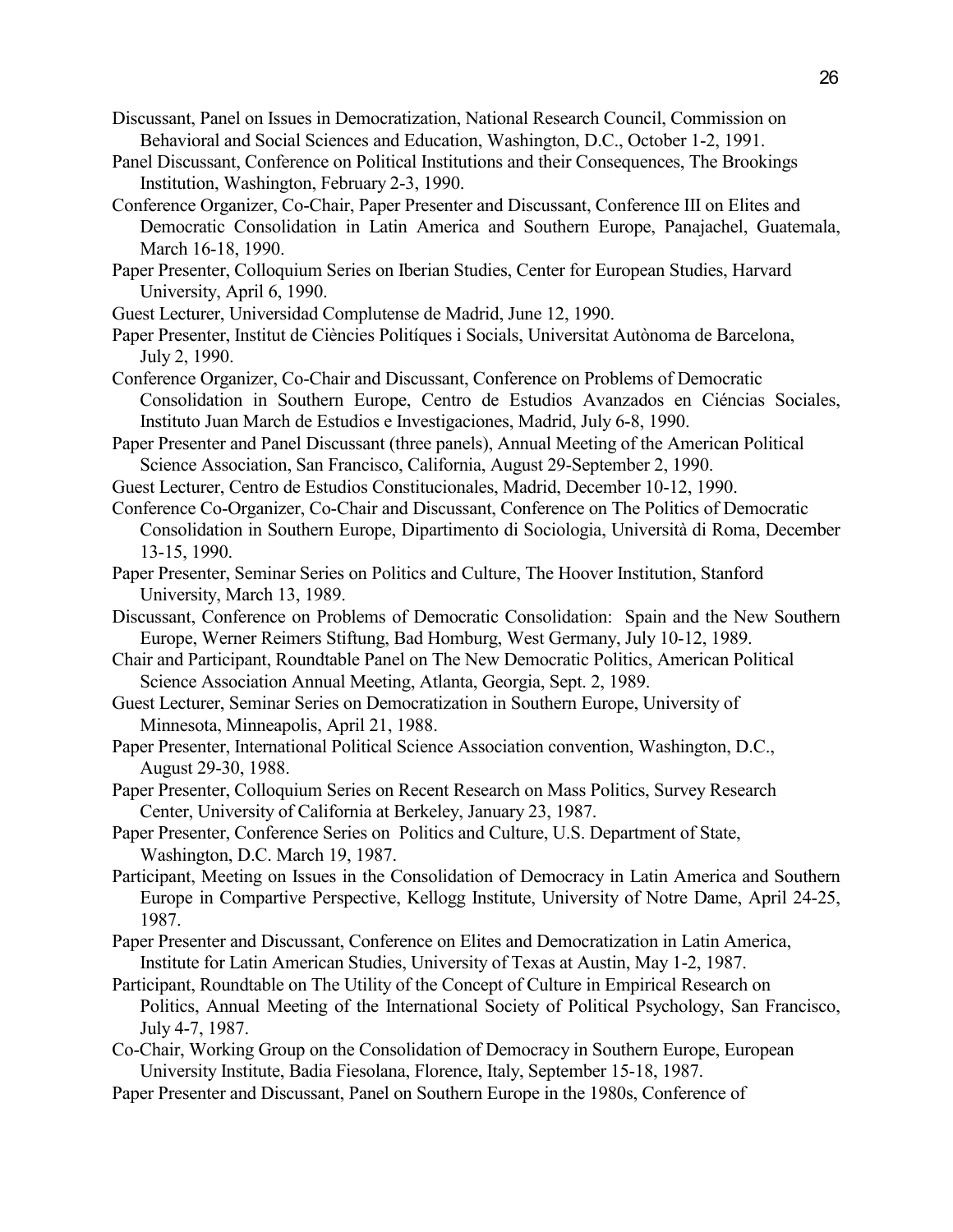Europeanists, Council for European Studies, Washington, D.C., October 30-31, 1987. Co-Chair and Paper Presenter, Conference II on Elites and Democratization in Latin America,

- Institute for Latin American Studies, University of Texas at Austin, December 11-12, 1987.
- Panel Discussant, Midwest Political Science Association Annual Meeting, Chicago, April 11, 1986.
- Guest Lecturer and Panel Discussant, Roundtable Conference on Spain and Europe, Center for European Studies, Harvard University, April 30, 1986.
- Paper Presenter, Conference on Elecciones 1986, Centro de Estudios Constitucionales, Madrid, Spain, June 25, 1986.
- Guest Lecturer and Consultant, Briefing Session for Ambassador Reginald Bartholomew, U.S. Department of State, Washington, D.C., July 10, 1986.
- Roundtable Participant, American Political Science Association Annual Meeting, Washington, D.C., August 28, 1986.
- Paper Presenter, Political Analysis Seminar Series, Department of Political Science, Stanford University, October 22, 1986.
- Paper Presenter and Panel Discussant, conference on Perspectives on History and Society, 1936-1986: From the Civil War to Contemporary Spain, Center for European Studies, Harvard University, November 14-16, 1986.
- Guest Lecturer, The Foreign Service Institute, U.S. Department of State, Washington, D.C., January, 1985.
- Paper Presenter and Panel Discussant, Interdepartmental Conference on Spain, U.S. government, Washington, D.C., March, 1985.
- Panel Discussant and Rapporteur, Executive Seminar on Spain's Prospects, The Spanish Institute, New York, June 14 and 15, 1985.
- Panel Discussant, American Sociological Association Annual Meeting, Washington, D.C., August 29, 1985.
- Paper Presenter and Panel Discussant, American Political Science Association Annual Meeting, New Orleans, La., August 31, 1985.
- Paper Presenter and Panel Discussant, Conference on Spain in the 1980s, The Woodrow Wilson Center, Smithsonian Institution, Washington, D.C., September 26, 1985.
- Paper Presenter, Seminar on the Democratization of Spain and Portugal, Chicago Council on Foreign Relations, November 15 and 16, 1985.
- Paper Presenter and Panel Discussant, Symposium on Contemporary Spain, University of California at Santa Barbara, April 13, 1984.
- Co-organizer, Paper Presenter and Panel Discussant, International Colloquium on Spain, 1984, The Ohio State University, May 10-11, 1984.
- Participant, Workshop/Conference on the Transition to Democracy in Spain, Fundación José Ortega y Gasset, Toledo, Spain, May 13, 1984.
- Paper Presenter and Panel Discussant, Conference on Budgetary Theory and Practice, Faculty of Economic and Social Sciences, University of Manchester, Manchester, England, May 18-19, 1984.
- Panel Discussant, Conference on Spain and Portugal: Internal Developments and External Significance, Aspen Institute, Berlin, West Germany, October 23-31, 1984.
- Co-organizer and Panel Chairman, International Conference on Contemporary Sociological Theory, The Ohio State University, November 2-3, 1984.
- Paper Presenter and Panel discussant, Seminar on The Democratization of Spain and Portugal: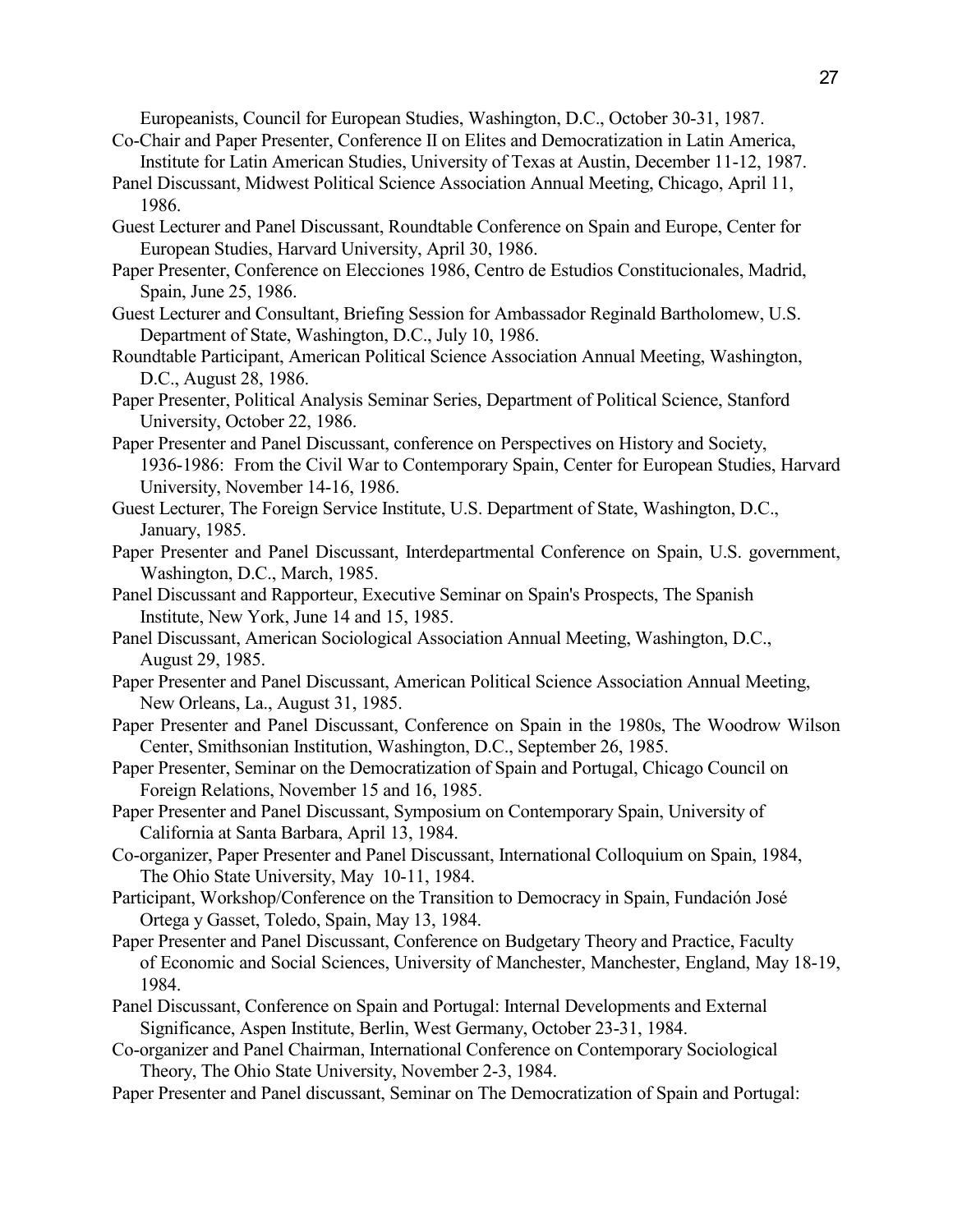Recent Transformations and Implications for the Future, Chicago Council on Foreign Relations, Chicago, Illinois, November 15, 1984.

- Discussant and Chair, After Autonomy: The Dynamics of Regionalism in Spain, Chicago Council on Foreign Relations, Chicago, Illinois, December 6, 1984.
- Panel Discussant, Symposium on Europe's Southern Tier, U.S. Department of State, Washington, DC, March 24-25, 1983.
- Paper Presenter and Panel Discussant, International Studies Association Convention, Mexico, D.F., Mexico, April 5-9, 1983.
- Guest Lecturer and Panel Discussant, Conference on Spain on the Eve of the González Visit, U.S. Department of State, Washington, DC, April, 1983.
- Paper Presenter and Panel Discussant, Workshop/Conference on Continuities and Discontinuities in the Process of Democratization in Spain, 1977-1982, Werner Reimers Stiftung, Bad Homburg, West Germany, June 30-July 2, 1983.
- Paper presenter and Panel Discussant, International Symposium on Spain and the United States: Present and Future Relations, University of Florida, Gainesville, Florida, December 8-10, 1983.
- Paper Presenter and Panel Discussant, Conference on Problemas de Consolidación de la Monarquía Parlamentaria en España, Werner Reimers Stiftung, Bad Homburg, West Germany, May 1982.
- Paper Presenter and Panel discussant, Conference of the Society for Spanish and Portuguese Historical Studies, Toronto, Ontario, Canada, April 1981.
- Paper Presenter and Panel Discussant, Symposium on Cambio Social y Poder en la España de Franco, Arbeitskreis Sozialwissenschaftliche Forschung über Spanien und Portugal, Werner Reimers Foundation, Bad Homburg, West Germany, June 1981.
- Paper Presenter, Panel Discussant and Guest Lecturer, Conference on Mediterranean Democracies, Grinnell College, Grinnell, Iowa, Nov. 1981.
- Paper Presenter and Panel Discussant, Conference of Association of Centres for the Study of Federalism, Institute of Intergovernmental Relations, Queen's University, Kingston, Ontario, Nov. 1981.
- Guest Lecturer, The Foreign Service Institute, U.S. Department of State, Washington, DC, May 1980.
- Paper co-author, American Political Science Association Convention, Washington DC, August 1980.
- Paper Presenter and Panel Discussant, Conference for Europeanists, Council on European Studies, Washington, DC, October 1980.
- Guest Lecturer, The Spanish Institute, New York University, New York City, March 1980.
- Paper Presenter and Panel Discussant, International Symposium on Spain 1975- 1980: The Conflicts and Achievements of Democracy, Vanderbilt University, Nashville, Tennessee, March 1980.
- Paper Presenter and Panel Discussant, International Syposium on Spain and the United States, University of Florida, Gainesville, Florida, December 1979.
- Paper Presenter and Panel Discussant, Council for European Studies, conference of Europeanists, Washington, DC, March, 1979.
- Paper Presenter and Panel Discussant, Conference on Political Parties in Modern Societies, Northwestern University, September, 1978.
- Paper Presenter and Panel Discussant, American Political Science Association Convention, Washington, D.C., September, 1977.